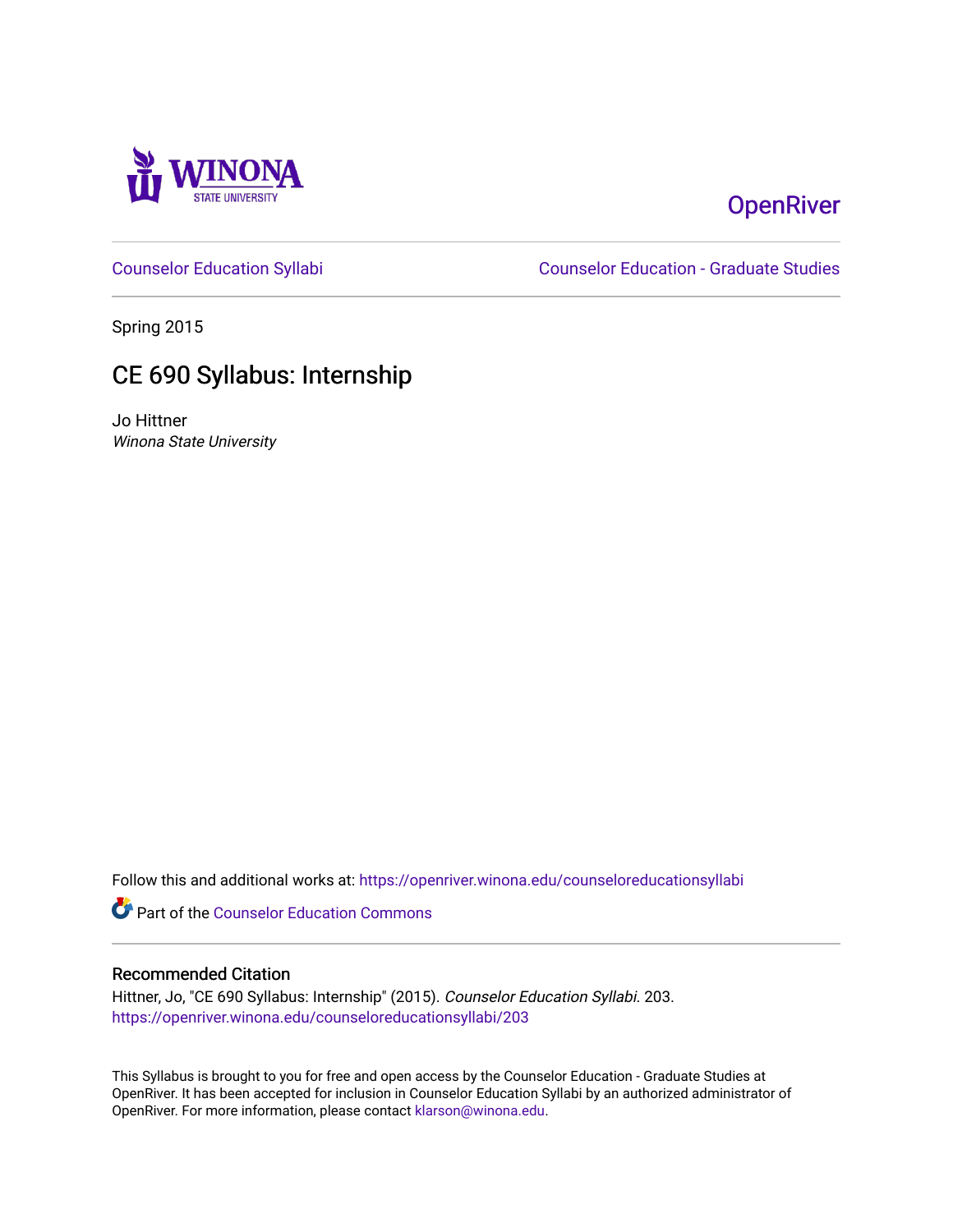#### **Winona State University Department of Counselor Education CE 690: Internship Spring 2015**

**Title:** Associate Professor Jo Hittner, Ph.D., L.P. **Office Location:** Gildemeister 116B **Phone:** 507-457-5339 **E-mail:** jhittner@winona.edu **Office Hours:** Tuesdays 9:00-11:00 a.m. Wednesdays 8:00-11:00 Thursdays 9:00 a.m.-12:00 p.m.; 2:00-4:00 p.m. **Course Location:** GI 325 **Course Dates:** Wednesdays 1/14**,** 1/28, 2/11, 2/25, 3/18, 4/1, 4/15, 4/29. **Times:** 5:00-8:00 p.m. **Delivery:** Face-to-face

## **Course Description:** This should be copied and pasted from the graduate catalog.

This course provides a practical, field based experience in a school or community setting. This experience may be arranged with supervision coordinated through the CE Internship Coordinator and an onsite supervisor. A total of six (6) credits of internship work must be completed. Prerequisites: CE 680 - Counseling Practicum (150 clock hours) with a letter grade of B or better. Grade only.

## **Purpose of the course:**

To enhance the counseling skills and conceptualization processes acquired through direct counseling experience, supervision and classroom interaction. The course is designed to prepare counselors for development as independent professional counselors. The evidence provided through the quality of the course requirements, demonstration of maturity, personal insight and professional presentation as appropriate to the counseling profession, will determine the course grade.

The Counselor Education Program requires students to complete a supervised counseling internship of 600 hours. 240 of those clock hours must be direct service work with appropriate clients. The remaining 360 hours provide opportunities to gain experience in the activities that a regularly employed staff member in a counseling setting would be expected to perform.

The primary intention of the counseling internship experience is to provide growing exposure and orientation to a relevant professional setting. The responsibility of supervision is shared between the university and the practicum site supervisor. The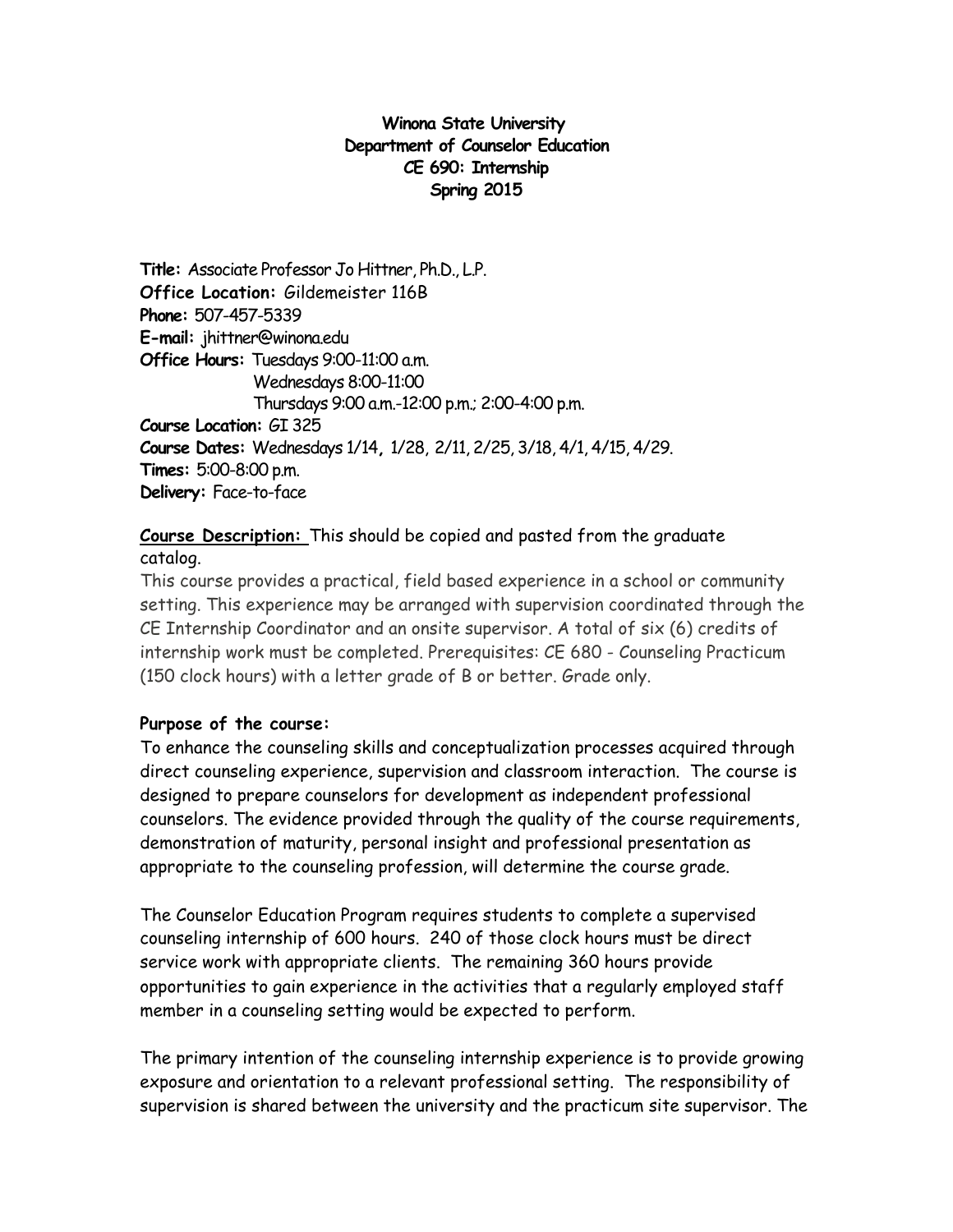expectation of on-site practicum supervisors is to provide ongoing guidance and orientation to graduated relevant site experiences.

#### **Required Texts and/or Materials:**

There is no required text nor materials.

#### **Course Objectives:**

This course provides practical experience in school and community counseling for graduate students. Personal development and growth, consultation, ethical practice and assessment are also important components. Upon completion of this internship the student will:

- $\ddot{\phantom{1}}$  be able to critique his/her own skills and development
- $\overline{\phantom{a}}$  be able to give and receive feedback in a professional manner
- $\ddotplus$  apply counseling skills and interventions from a variety of counseling perspectives
- $\ddot{+}$  apply intervention skills with different populations, such as special needs and culturally diverse populations
- **practice sound professional ethics**
- $\ddotplus$  demonstrate a knowledge of professional ethical codes and their application in a variety of cases
- $\pm$  apply consultation models and serve as a consultant in various situations make appropriate referrals
- $\ddot{\bullet}$  interpret assessments in the counseling process
- $\pm$  be able to maintain case notes, summaries, and reflective assessments of the counseling process and client(s) change
- $\ddot{\phantom{1}}$  develop an effective personal counseling style

#### **Outcome Goal of Internship Supervision:**

A goal of supervision is to help counselors learn to think about clients and their work with them, not to provide specific directives about particular client or events in therapy.

- To teach counselors to *develop and test hypotheses* in session with the client and that all interventions are based on hypotheses about the client and the therapeutic interaction.
- To assist counselors in *shifting* from a performance laden stance ("Did I do this right?") to that of curiosity (What did I learn? Was my hypothesis confirmed or not? Do I have new information that allows me to make a new hypothesis?).
- To prepare counselors in *managing* the frustration and tension associated with the ambiguity of the counseling process.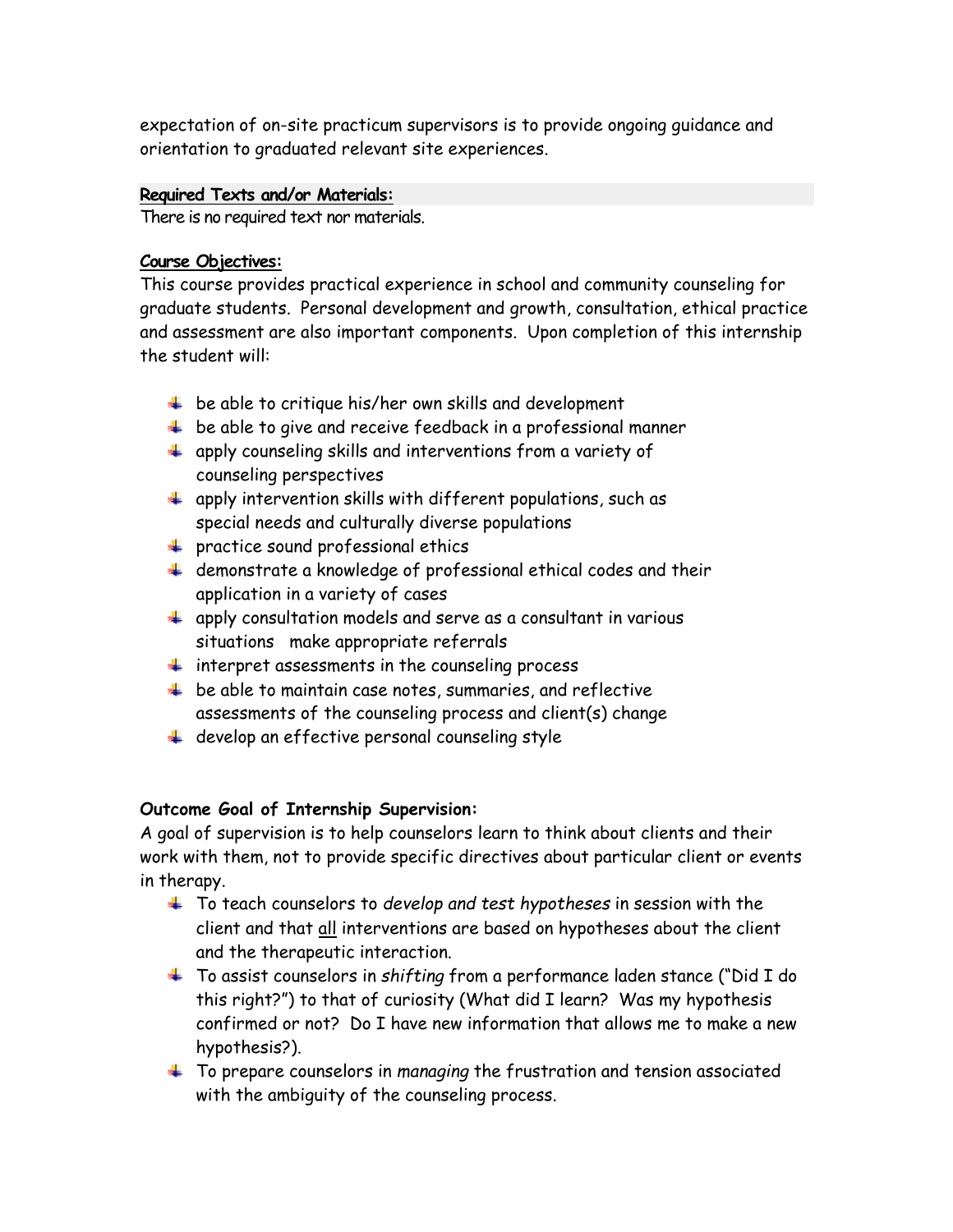- To facilitate the counselors' *self awareness* and understanding with regard to their influence (directly or indirectly) on the counseling process and to develop skills in objective self reflection.
- To identify and *develop skills* not only as a counselor, but also as an advocate, educator, systems consultant, and collaborative group facilitator.

#### **Anticipated Performance Goals:**

- To demonstrate *knowledge of developmental stage* level of clients.
- To demonstrate *treatment planning* that matches the needs of the client.
- To provide honest *feedback* to themselves and their peers for increased professional awareness and development.
- To demonstrate *professional risk taking* in their reflection, understanding, and application of counseling skills.
- To demonstrate *counseling techniques* that are congruent with the working theory, quality/stage of the counseling relationship, and the needs of clients/families.
- To demonstrate *ethical and professional standards* consistent with the ACA ethical guidelines and the profession of counseling in the community and school settings.
- To fulfill the requirements of the course at a level of *quality* consistent with advanced graduate training and the counseling profession.

#### **Expectations of the Learning Process:**

All members of a learning community willingly share the responsibilities of gathering, synthesizing and building meaning from information and shared experience. The Instructor/Supervisor has the responsibility to aid in constructing meaningful learning opportunities that develop principles and process skills consistent with being a professional counselor.

The instructor/supervisor is *committed* to:

- giving students as much control as possible over their own learning experiences
- $\ddot{\bullet}$  encouraging students to think critically
- $\ddot{+}$  sharing personal understanding, principles and perspectives with students
- directing students to a broad variety of readings, resources and experiences
- $\ddot{\phantom{1}}$  clarifying concepts and application of process skills
- $\ddot{\phantom{1}}$  helping in establishing criteria for quality work
- $\ddot{\phantom{1}}$  providing ongoing supervision and corrective feedback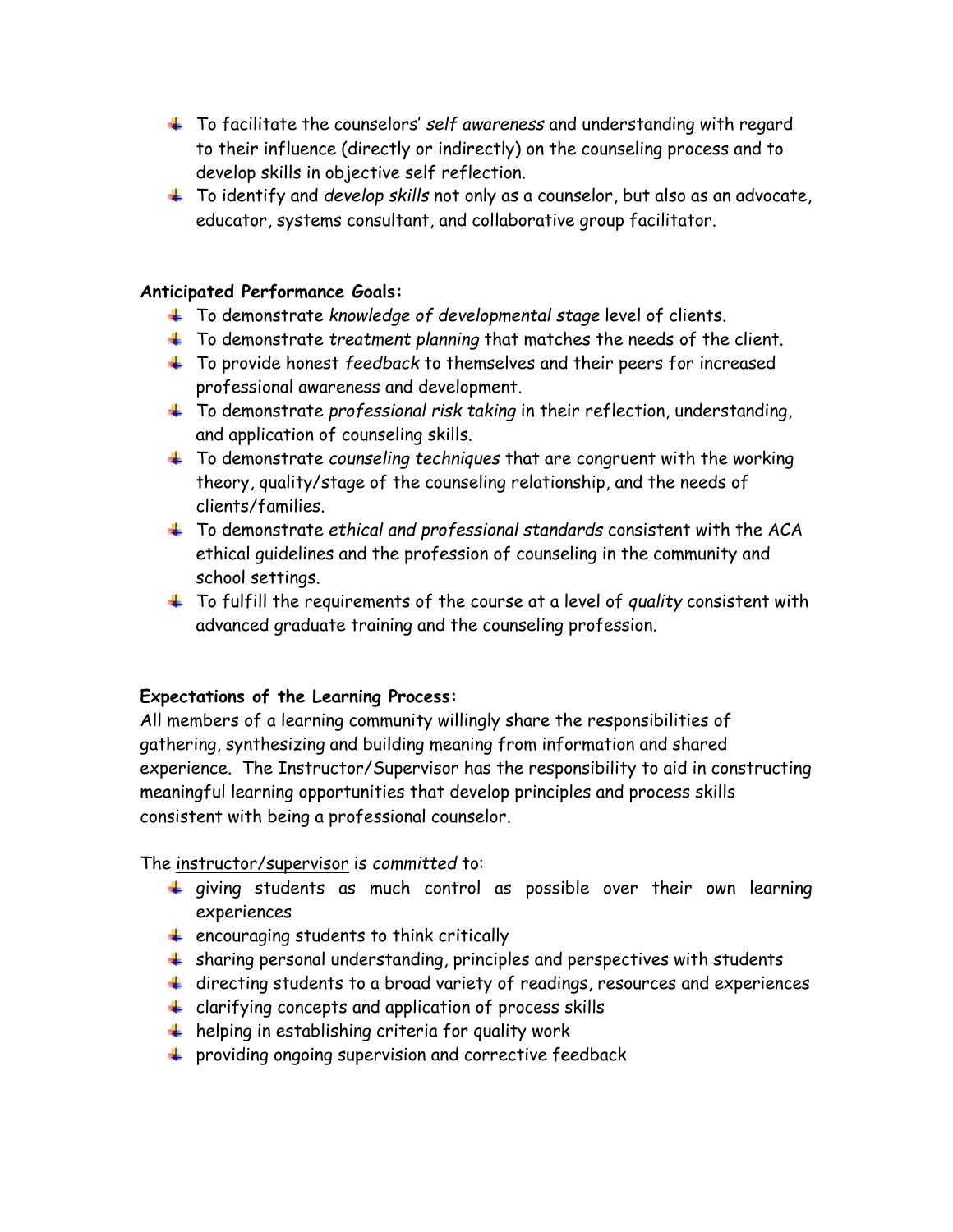The *students'* responsibility, as counselors-in-training, is to fully engage in this course by:

- $\ddot{\bullet}$  taking control of learning
- + reading and synthesizing a broad variety of resources and experiences
- $\ddot{\phantom{1}}$  relating information to personal experience
- $\ddot{\phantom{1}}$  collaborating with other class members on the issues
- $\ddot{*}$  making observations and asking questions
- $\ddot{+}$  being professional in their commitments and responsibilities to clients, peers, and the university and on-site supervisors.

## **Council for Accreditation of Counseling and Related Educational Programs (CACREP) Related Standards:**

## *Mental Health Counseling:*

Section II – Professional Identity

- G. Common core curricular experiences and demonstrated knowledge required of all students in the program.
	- 1. Professional Orientation and Ethical Practice—studies that provide an understanding of all of the following aspects of professional functioning:
		- d. self-care strategies appropriate to the counselor role
		- g. professional credentialing, including certification, licensure, and accreditation practices and standards, and the effects of public policy on these issues;
		- j. ethical standards of professional organizations and credentialing bodies, and applications of ethical and legal considerations in professional counseling.
	- 2. Social and Cultural Diversity
		- e. counselors' roles in developing cultural self-awareness, promoting cultural social justice, advocacy and conflict resolution, and other culturally supported behaviors that promote optimal wellness and growth of the human spirit, mind, or body
		- f. counselors' roles in eliminating biases, prejudices, and processes of intentional and unintentional oppression and discrimination
	- 5. Helping Relationships
		- a. an orientation to wellness and prevention as desired counseling goals;
		- b. counselor characteristics and behaviors that influence helping processes;
		- c. essential interviewing and counseling skills;
		- f. a general framework for understanding and practicing consultation;
		- g. crisis intervention and suicide prevention models, including the use of psychological first aid strategies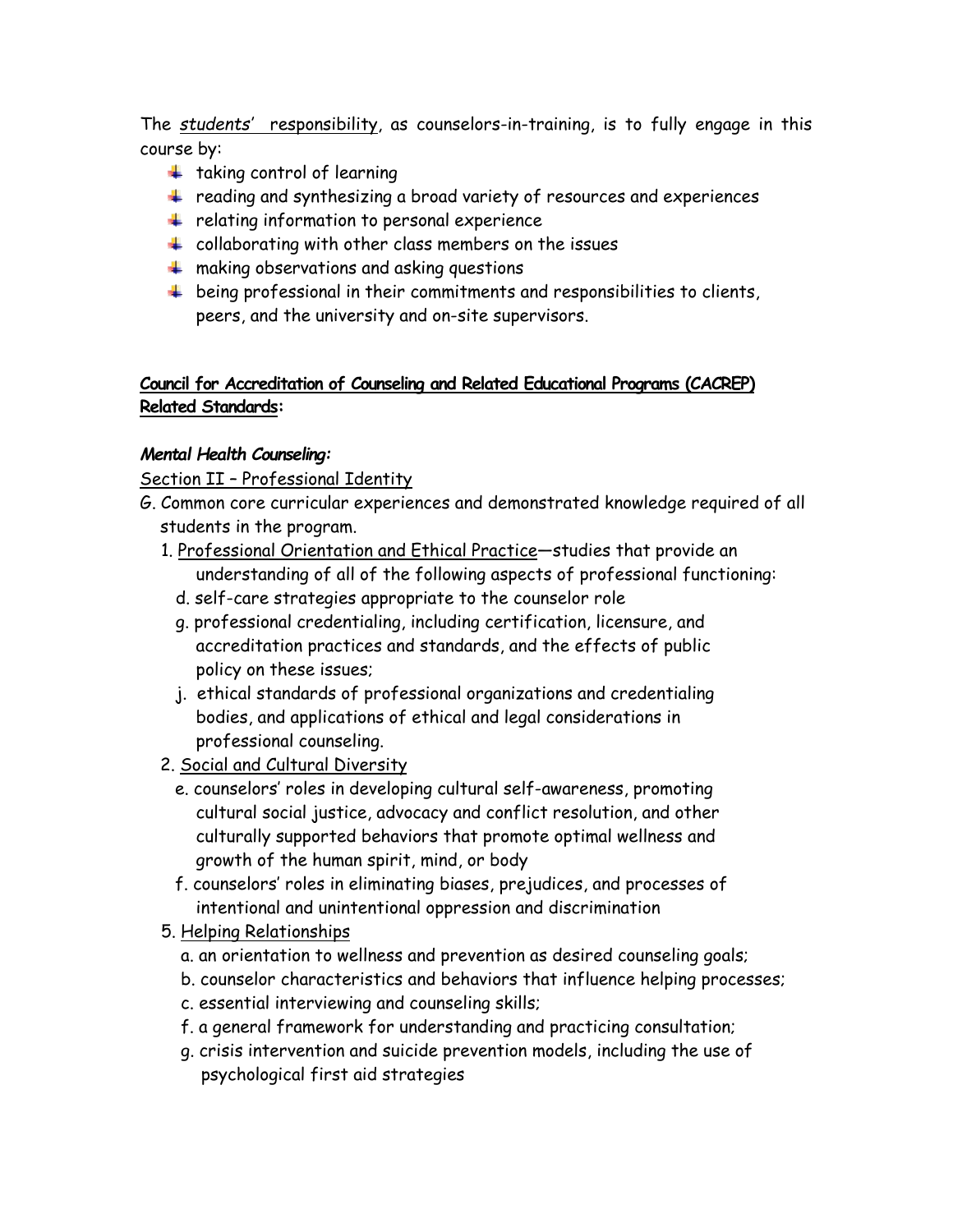## Section III- Clinical Mental Health Counseling

Counseling, Prevention and Intervention

- D. Skills and Practices
	- 1. Uses the principles and practices of diagnosis, treatment, referral, and prevention of mental and emotional disorders to initiate, maintain, and terminate counseling.
	- 2. Applies multicultural competencies to clinical mental health counseling involving case conceptualization, diagnosis, treatment, referral, and prevention of mental and emotional disorder
	- 3. Promotes optimal human development, wellness, and mental health through prevention, education, and advocacy activities.
	- 4. Applies effective strategies to promote client understanding of and access to a variety of community resources.
	- 5. Demonstrates appropriate use of culturally responsive individual, couple, family group, and systems modalities for initiating, maintaining, and terminating counseling.
	- 6. Demonstrates the ability to use procedures for assessing and managing suicide risk.
	- 7. Applies current record-keeping standards related to clinical mental health counseling.
	- 8. Provides appropriate counseling strategies when working with clients with addiction and co-occurring disorders.
	- 9. Demonstrates the ability to recognize his or her own limitations as a clinical mental health counselor and to seek supervision or refer clients when appropriate.

## Diversity and Advocacy

- F. Skills and Practices
	- 3. Demonstrates the ability to modify counseling systems, theories, techniques, and interventions to make them culturally appropriate for diverse populations.

# Assessment

# H. Skills and Practices

- 1. Selects appropriate comprehensive assessment interventions to assist in diagnosis and treatment planning, with an awareness of cultural bias in the implementation and interpretation of assessment protocols.
- 2. Demonstrates skill in conducting an intake interview, a mental status evaluation, a biopsychosocial history, a mental health history, and a psychological assessment for treatment planning and caseload management.
- 3. Screens for addiction, aggression, and danger to self and/or others, as well as co-occurring mental disorders.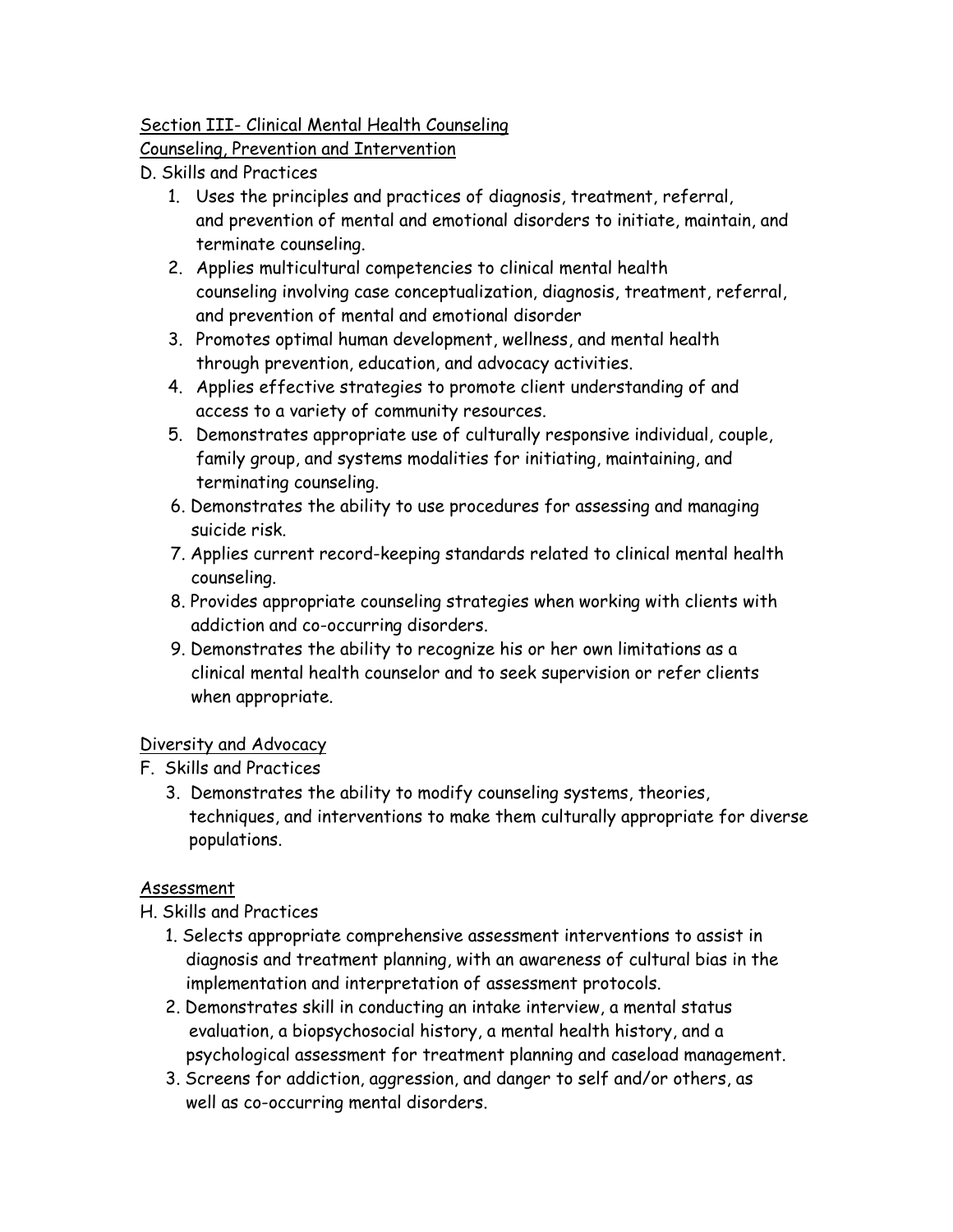4. Applies the assessment of a client's stage of dependence, change, or recovery to determine the appropriate treatment modality and placement criteria within the continuum of care.

### **Diagnosis**

L. Skills and Practices

- 1. Demonstrates appropriate use of diagnostic tools, including the current edition of the *DSM*, to describe the symptoms and clinical presentation of clients with mental and emotional impairments.
- 2. Is able to conceptualize an accurate multi-axial diagnosis of disorders presented by a client and discuss the differential diagnosis with collaborating professionals.
- 3. Differentiates between diagnosis and developmentally appropriate reactions during crises, disasters, and other trauma-causing events.

### *School Counseling:*

Section II – Professional Identity

- G. Common core curricular experiences and demonstrated knowledge required of all students in the program.
	- 1. Professional Orientation and Ethical Practice—studies that provide an understanding of all of the following aspects of professional functioning:
		- d. self-care strategies appropriate to the counselor role
		- g. professional credentialing, including certification, licensure, and accreditation practices and standards, and the effects of public policy on these issues;
		- j. ethical standards of professional organizations and credentialing bodies, and applications of ethical and legal considerations in professional counseling.
	- 2. Social and Cultural Diversity
		- e. counselors' roles in developing cultural self-awareness, promoting cultural social justice, advocacy and conflict resolution, and other culturally supported behaviors that promote optimal wellness and growth of the human spirit, mind, or body
		- f. counselors' roles in eliminating biases, prejudices, and processes of intentional and unintentional oppression and discrimination
	- 5. Helping Relationships
		- a. an orientation to wellness and prevention as desired counseling goals;
		- b. counselor characteristics and behaviors that influence helping processes;
		- c. essential interviewing and counseling skills;
		- f. a general framework for understanding and practicing consultation;
		- g. crisis intervention and suicide prevention models, including the use of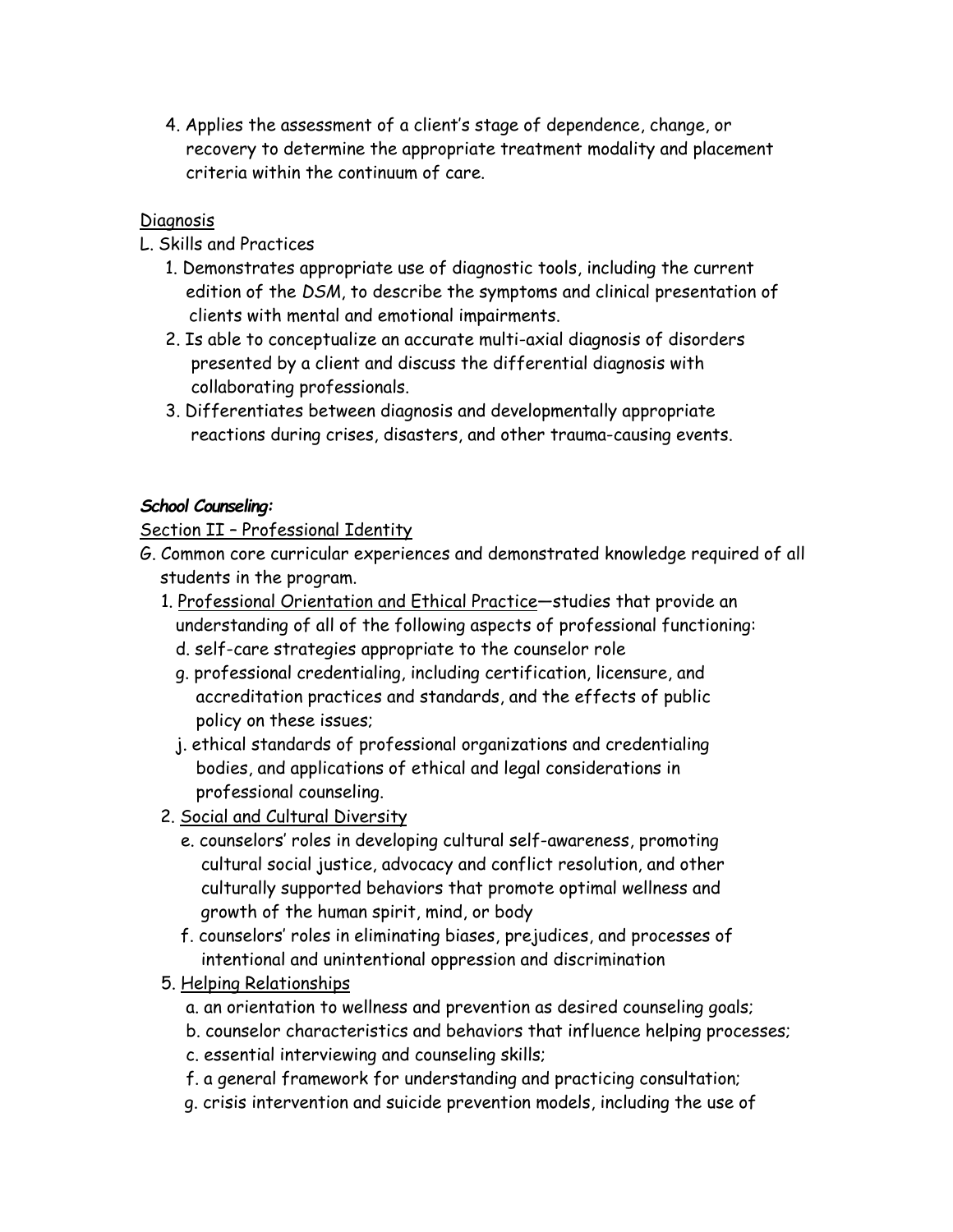psychological first aid strategies

#### Counseling, Prevention and Intervention

- D. Skills and Practices
	- 1. Demonstrates self-awareness, sensitivity to others, and the skills needed to relate to diverse individuals, groups, and classrooms.
	- 2. Provides individual and group counseling and classroom guidance to promote the academic, career, and personal/social development of students.
	- 3. Designs and implements prevention and intervention plans related to the effects of (a) atypical growth and development, (b) health and wellness, (c) language, (d) ability level, (e) multicultural issues, and (f) factors of resiliency on student learning and development.
	- 4. Demonstrates the ability to use procedures for assessing and managing suicide risk.
	- 5. Demonstrates the ability to recognize his or her limitations as a school counselor and to seek supervision or refer clients when appropriate.

#### Diversity and Advocacy

F. Skills and Practices

- 1. Demonstrates multicultural competencies in relation to diversity, equity, and opportunity in student learning and development.
- 2. Advocates for the learning and academic experiences necessary to promote the academic, career, and personal/social development of students.
- 3. Advocates for school policies, programs, and services that enhance a positive school climate and are equitable and responsive to multicultural student populations.
- 4. Engages parents, guardians, and families to promote the academic, career, and personal/social development of students.

## Assessment

H. Skills and Practices

- 1. Assesses and interprets students' strengths and needs, recognizing uniqueness in cultures, languages, values, backgrounds, and abilities.
- 2. Selects appropriate assessment strategies that can be used to evaluate a student's academic, career and personal/social development.
- 3. Analyzes assessment information in a manner that produces valid inferences when evaluating the needs of individual students and assessing the effectiveness of educational programs.
- 4. Makes appropriate referrals to school and/or community resources.
- 5. Assesses barriers that impeded students' academic, career, and personal/social development.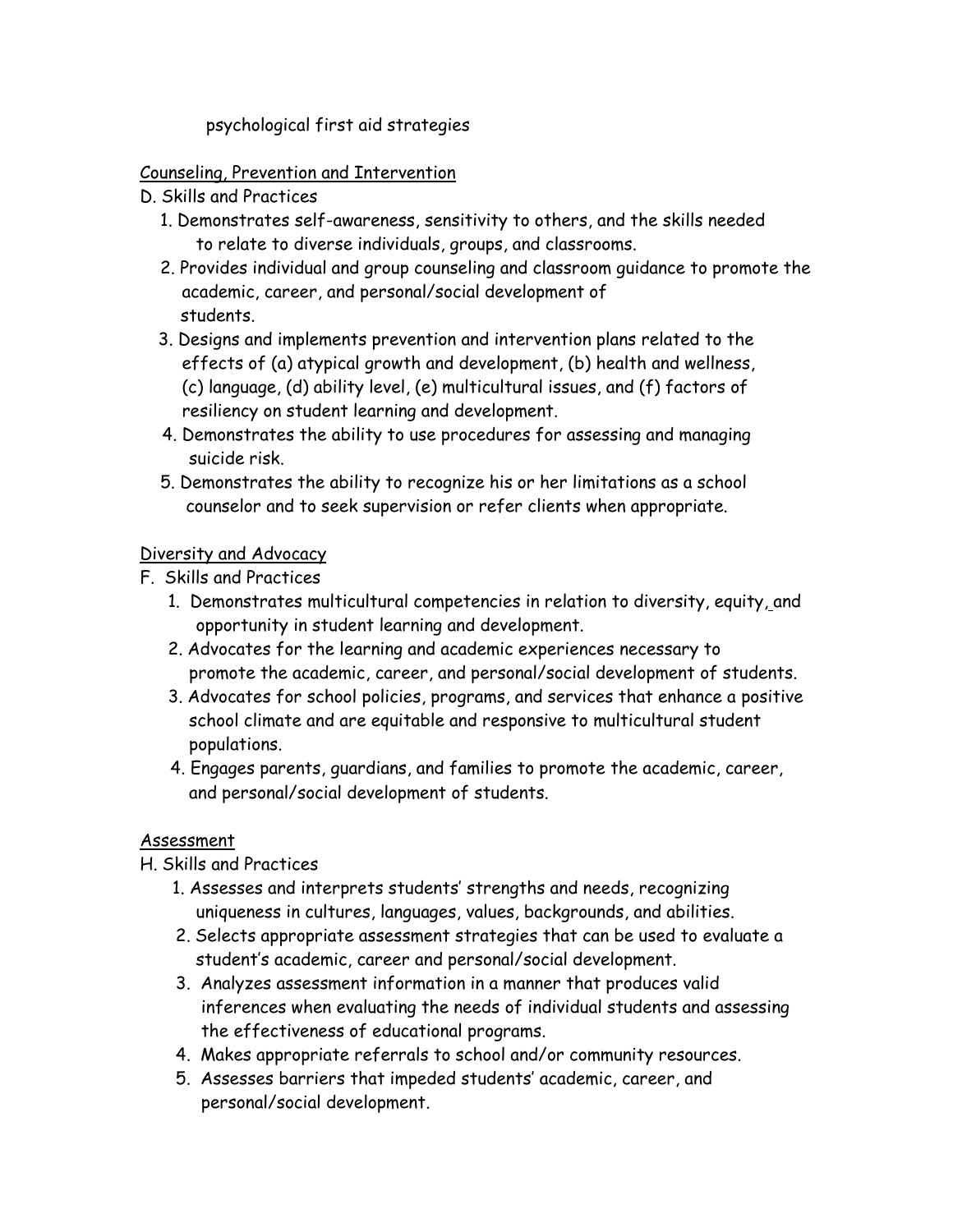## Research and Evaluation

- J. Skills and Practice
	- 1. Applies relevant research findings to inform the practice of school counseling.
	- 2. Develops measurable outcomes for school counseling programs, activities, interventions, and experiences.
	- 3. Analyzes and uses data to enhance school counseling programs.

## Academic Development

L. Skills and Practice

- 1. Conducts programs designed to enhance student academic development.
- 2. Implements strategies and activities to prepare students for a full range of postsecondary options and opportunities.
- 3. Implements differentiated instructional strategies that draw on subject matter and pedagogical content knowledge and skills to promote student achievement.

## Collaboration and Consultation

N. Skills and Practice

- 1. Works with parents, guardians, and families to act on behalf of their children to address problems that affect student success in school.
- 2. Locates resources in the community that can be used in the school to improve student achievement and success.
- 3. Consults with teachers, staff, and community-based organizations to promote student academic, career, and personal/social development.
- 4. Uses peer helping strategies in the school counseling program.
- 5. Uses referral procedures with helping agents in the community (e.g., mental health centers, businesses, service groups) to secure assistance for students and their families.

# **Leadership**

- P. Skills and Practices
	- 1. Participates in the design, implementation, management, and evaluation of a comprehensive developmental school counseling program.
	- 2. Plans and presents school-counseling-related educational programs for use with parents and teachers (e.g., parent education programs, materials used in classroom guidance and advisor/advisee programs for teachers

# **Course Expectations and Requirements:**

*1. Attendance and Participation:*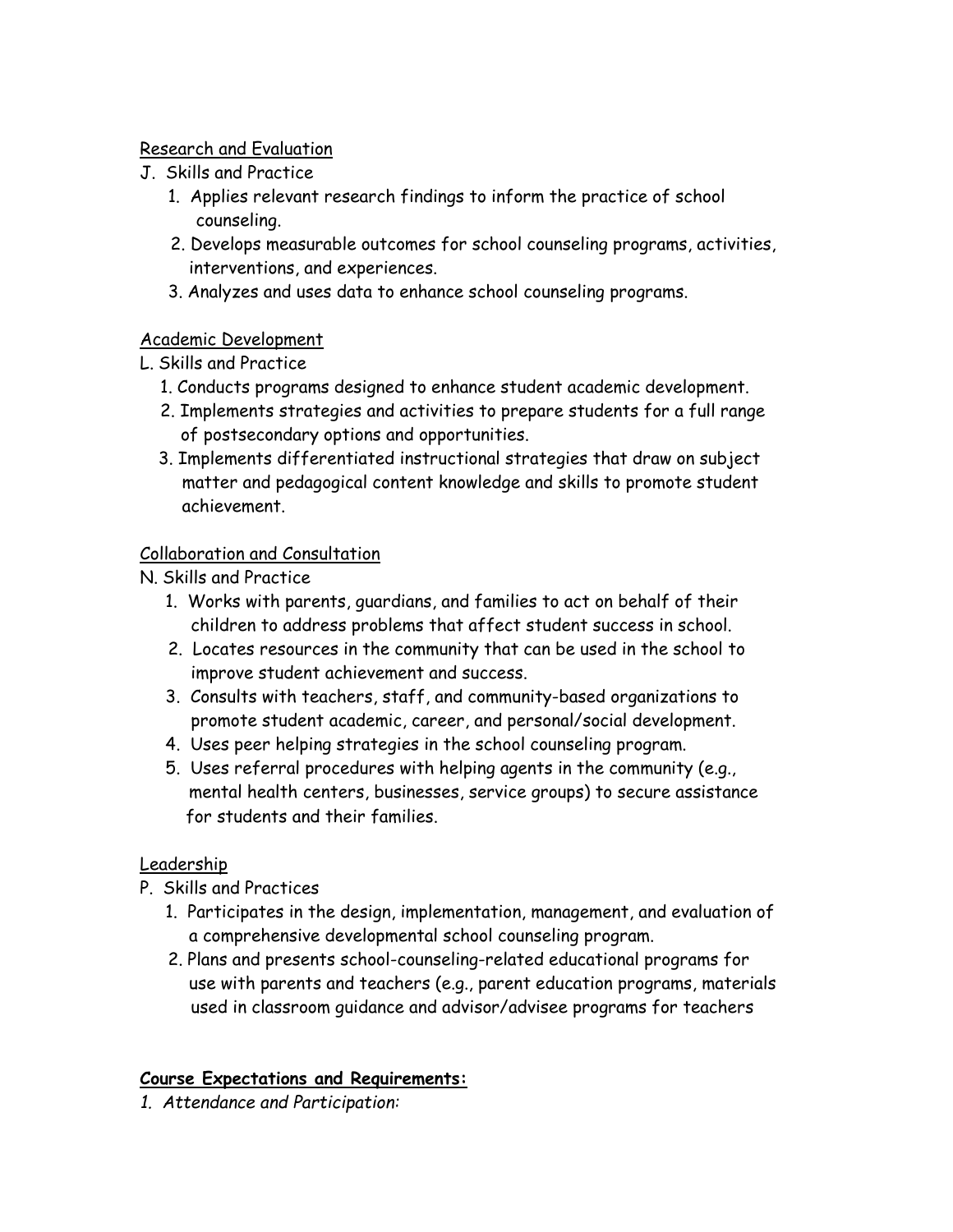- Attendance and participation in classroom activities are essential in order for the student to gain full benefit from this course. Students are expected to attend and contribute to the class by presenting their ideas, reactions, questions and concerns in relation to class discussions. (30 points) **Note:** Weather will undoubtedly interfere with class at times. Make smart decisions about winter travel and consult the instructor before class time if possible regarding absences. In addition to the WSU homepage and local TV alerts, the professor will provide updates about cancellations via e-mail by 4 p.m. on the day of class. Absences due to extreme weather conditions will not result in points taken off final grade but must be made up unless the class is cancelled.
- *2. Show proof of professional liability insurance*
- *3. Identify an Internship Counseling Site and perform in a professional manner* 
	- $\ddot{\phantom{1}}$  The internship student is required to identify (in consultation with his/her advisor and university supervisor) an internship site for performing the counseling duties relevant to the setting (i.e. school, community). **Prior to or early in the semester, the student is required to arrange an initial phone meeting with him/herself, the on-site supervisor(s), and the university instructor. This is only if you have a new site supervisor other than the one(s) you had in Practicum. This is to be completed if at all possible by January 28. The on-site supervisor needs to sign a Practicum/Internship Agreement Form. This is due to the instructor by January 21**
	- $\pm$  The internship student will perform in a professional manner adhering to ACA ethical standards, acting in a professional manner with site professionals as well as CE faculty, and taking appropriate responsibility for his/her learning goals.
- *4. Submit Professional Learning Goals*
	- $\ddot{\phantom{1}}$  The internship student will be required to identify and submit professional learning goals for the course**.** The student will do this in consultation with his/her on-site supervisor. **These are due on D2L by January 28.** An example of Internship Learning Goals is on D2L.
- *5. Participate in and record a minimum of 600 hours of internship related activities*
	- 4 240 hours of Direct Contact (individual and/or group counseling)
	- 4 360 hours of Indirect Contact (supervision, consultations, staffing, case note preparation, treatment planning, etc.) **A copy of the final record of hours is due to the instructor by May 8.**
		- o **Direct contact hours include** direct participation in client-related volunteer activities including site programs, client activities such as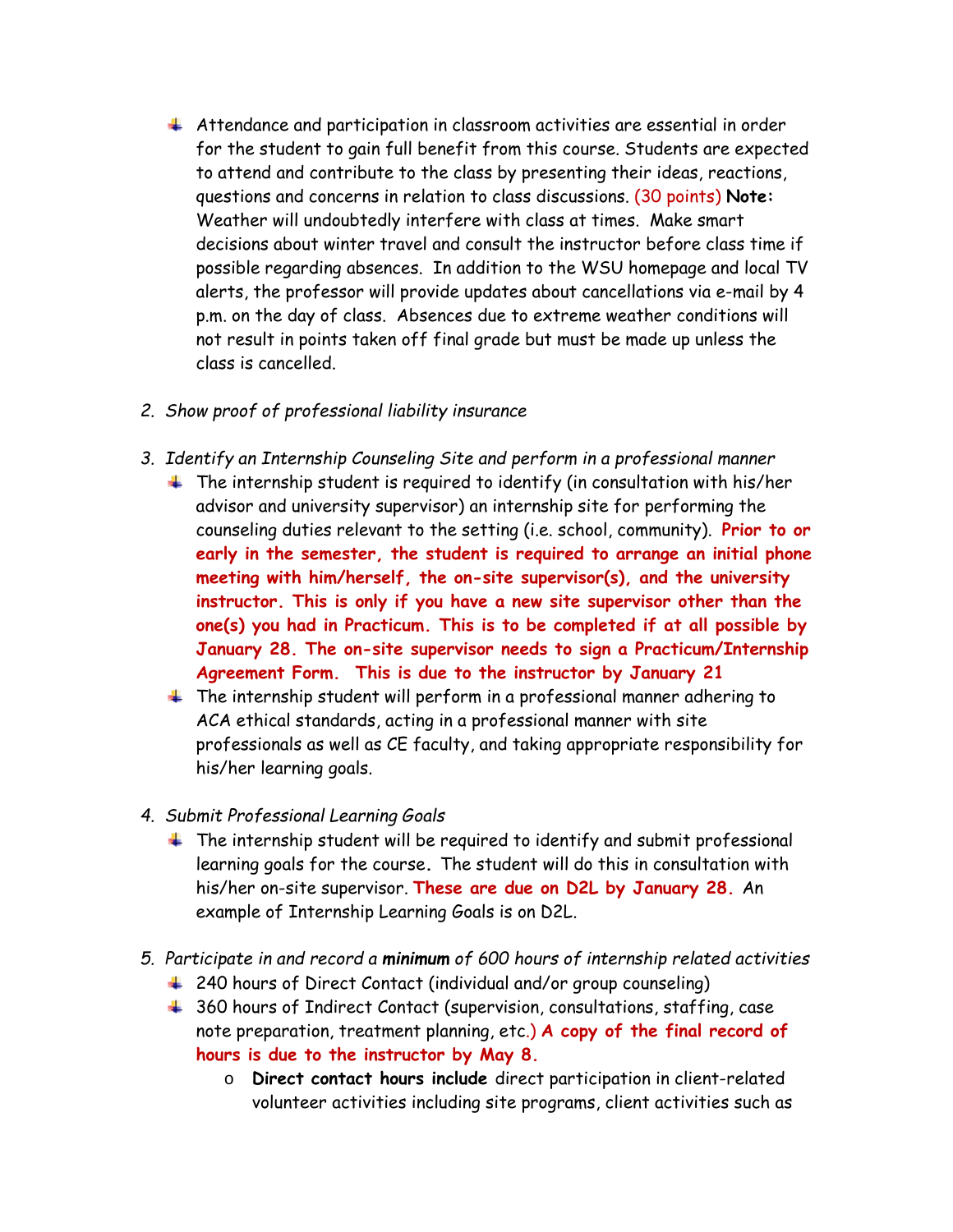play therapy, arts/crafts, social opportunities for clients, intakes, interviews, (in person or via phone), individual or group counseling (shadowing does NOT count), and testing. Co-counseling is considered direct service.

- o **Indirect contact hours include** case consultation with supervisors or peers, case notes, case management, paperwork, preparation for sessions, class attendance, supervision, research on topics related to counseling the population with whom interns work, outreach, presentation or attendance at workshops/conferences.
- 6. *Audio/Video tapes and Peer Supervision*
	- Students will be prepared to present a minimum of three organized and relevant audio/video cases to group supervision meetings during their internship experience. Peers will provide verbal and written feedback on the tapes
		- o Each tape must be at least 15 minutes in length.
		- o The student will select at least three interventions that they would like to change, then discuss with peers a new response so that it would be more useful/appropriate/skilled.
		- o The student will note his or her own strengths and areas of improvement.
		- o The three interventions, strengths, areas of improvement and new responses will be put on D2L under the heading for each tape.
	- Students will provide a brief overview of the client's background information with identified concerns and defined goals.
	- Peers will provide strengths and insight into problem areas for the student counselor.
	- Format provided as follows:
		- o Identifying information (Age, education, and other demographic info):
		- o Presenting underlying concerns
		- o Diagnosis (if one is present)
		- o Brief overview of background related to concerns (developmental, emotional, behavioral characteristics, important relationship issues, also discuss strengths)
		- o Treatment history (previous treatment, length and types of treatment, attitude toward treatment, progress)
		- o Counselor's concerns or questions (impasses, confusing dynamics, new interventions, personal reactions)
- 8. *Individual Clinical Supervision*
	- $\ddotplus$  The student will gradually assume the duties consistent with expectations of his/her internship site as well as demonstrate the professionalism consistent with the profession and the ACA Code of Ethics. **A completed**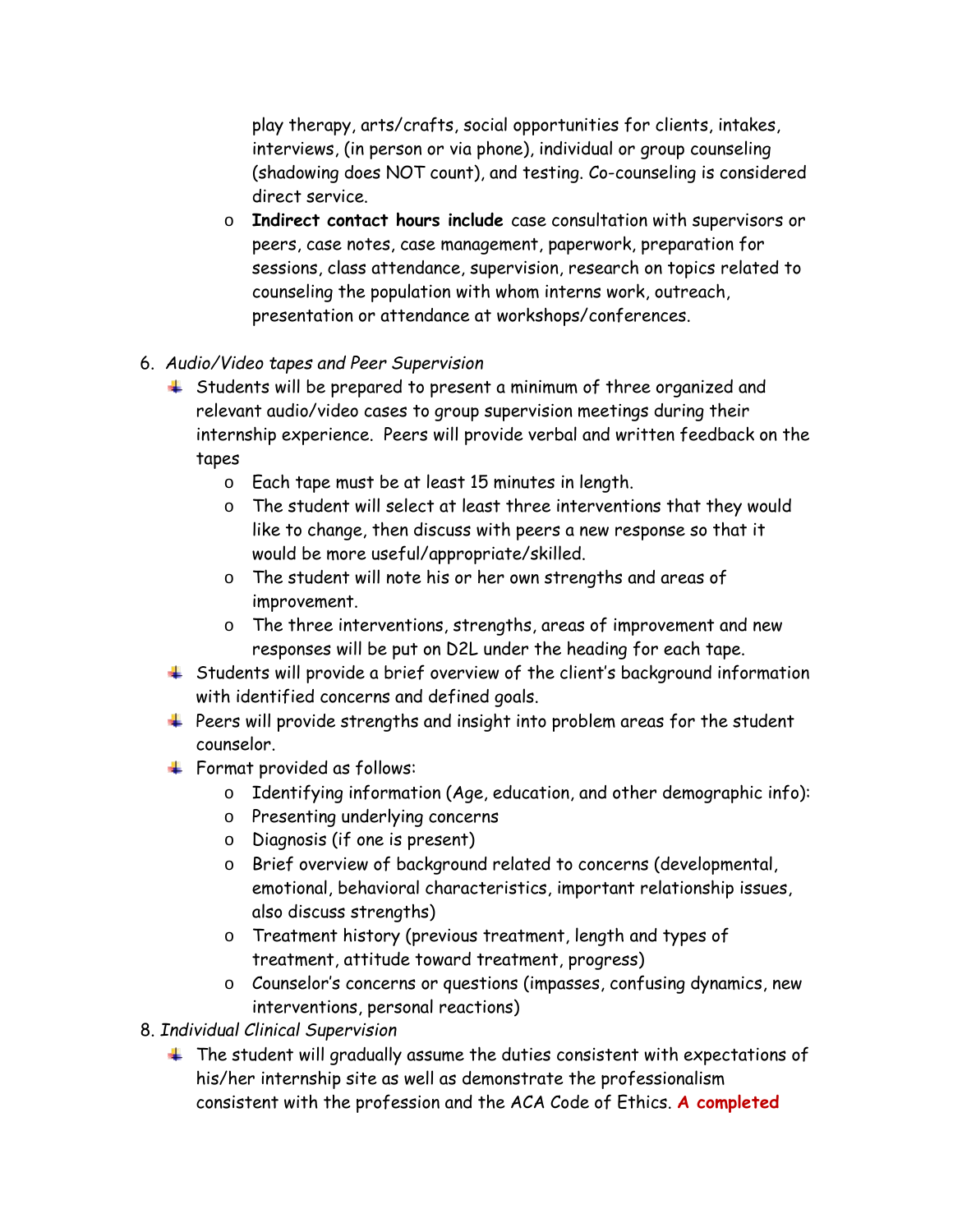## **on-site supervisor evaluation form needs to be submitted to the instructor by May 8.**

- 9. *Maintaining Internship File:*
	- $\overline{A}$  A copy of the ACA Ethical Codes
	- $\textcolor{red}{\textbf{4}}$  Professional Counseling Log of hours (weekly and final report)
- 10. *Submit a Final Reflection Paper:*
	- $\ddotmark$  The internship student will submit a final summary paper (minimum of 5 pages) of his/her internship experience discussing goals met in internship, identifying the tasks completed at the internship site, supervision experiences, critical incidents, other final thoughts related to the internship experience, what the student learned about him/herself and evaluation of self-care. [Burnout](http://www.hpso.com/resources/article/42.jsp) **This is due on D2L by May 8.**
- 11. *Portfolio*
	- $\uparrow$  All internship students are required to complete and present a portfolio. The portfolio can be designed via Word Press, e-folio, or another web-based resource of your choice. The portfolio must include documentation from your progress within the counselor education program and must follow the [CACREP Core Areas](http://www.cacrep.org/doc/2009%20Standards%20with%20cover.pdf) (pp. 9-13). The following must be included in your portfolio:
		- o Generic cover letter
		- o Resume
		- o Theory of Change/Theoretical Orientation
		- o CACREP Eight Core Areas
			- o Professional Orientation & Ethical Practice
			- o Social & Cultural Diversity
			- o Human Growth & Development
			- o Career Development
			- o Helping Relationships
			- o Group Work
			- o Assessment
			- o Research & Program Evaluation (e.g. Capstone paper, research papers, etc.) Examples of documentation include papers, advocacy projects, research, video clip of microskills, presentations, etc.

All students will be required to present their portfolio to the internship class. These are due April 29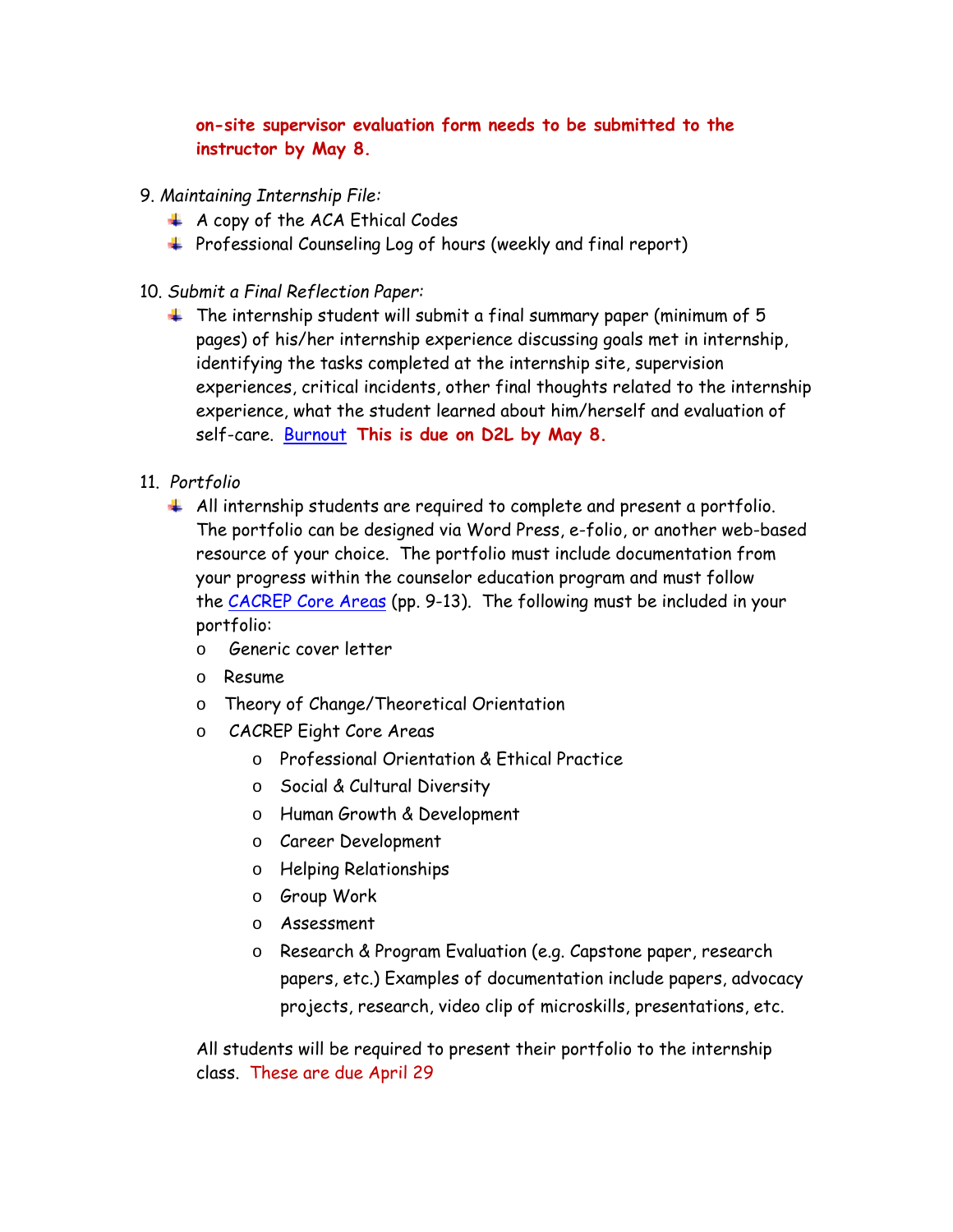## **COURSE REQUIREMENTS**

| #     | Assignment                                          | <b>Related Scoring Rubric</b> | <b>Points Possible</b> |
|-------|-----------------------------------------------------|-------------------------------|------------------------|
| 1.    | Attendance and Participation                        |                               | 30                     |
| 2.    | Show Proof of Liability Insurance                   |                               |                        |
| 3.    | Identify site; professional conduct                 |                               |                        |
| 4.    | Professional Learning Goals                         | $\overline{c}$                | 15                     |
| 5.    | Participate in 300/600 hours of internship          |                               |                        |
| 6.    | Audio/Video Tape Evaluation                         | 3                             | 120                    |
| 7.    | <b>Individual Supervision/Supervisor Evaluation</b> |                               |                        |
| 8.    | Maintain Internship File                            |                               |                        |
| 9.    | <b>Final Reflection Paper</b>                       | 4                             | 50                     |
| 10.   | Portfolio                                           | 5                             | 60                     |
| Total |                                                     |                               | 275                    |

# **Scoring Rubrics**

# 1. Attendance and Participation

| Criteria                                 | $\triangledown$<br>Exceptional<br>10 points                                                              | $\triangledown$<br>Above Average<br>9 points                                                                                                    | $\triangledown$<br>Competent<br>8 points                                                | $\triangledown$<br>Inadequate<br>O points                                              |
|------------------------------------------|----------------------------------------------------------------------------------------------------------|-------------------------------------------------------------------------------------------------------------------------------------------------|-----------------------------------------------------------------------------------------|----------------------------------------------------------------------------------------|
| Case Presentation makes<br>Participation | Regularly asks<br>observations<br>that indicate<br>reflection.                                           | questions and/or Occasionally asks<br>questions and/or makes<br>observations that<br>indicate reflection.                                       | Rarely asks<br>questions or<br>makes comments.                                          | Does not ask<br>question or make<br>comments.                                          |
| *Tape Feedback                           | Usually gives<br>feedback on<br>tapes including<br>both strengths<br>and weaknesses.<br>Attends class    | Usually gives feedback<br>on tapes including<br>either strengths or<br>weaknesses.                                                              | Occasionally gives Occasionally gives<br>including both<br>strengths and<br>weaknesses. | feedback on tapes feedback on tapes<br>including either<br>strengths or<br>weaknesses. |
| *Attendance                              | regularly; does<br>not miss any<br>classes. Is<br>always on time<br>and stays until<br>the end of class. | Attends class<br>regularly; misses one<br>class, is usually on time occasionally comes<br>and stays until the end to class late or<br>of class. | Misses more than<br>one class,<br>leaves class early.                                   | Misses class often;<br>comes late or leaves<br>class early<br>frequently.              |

**Overall Score**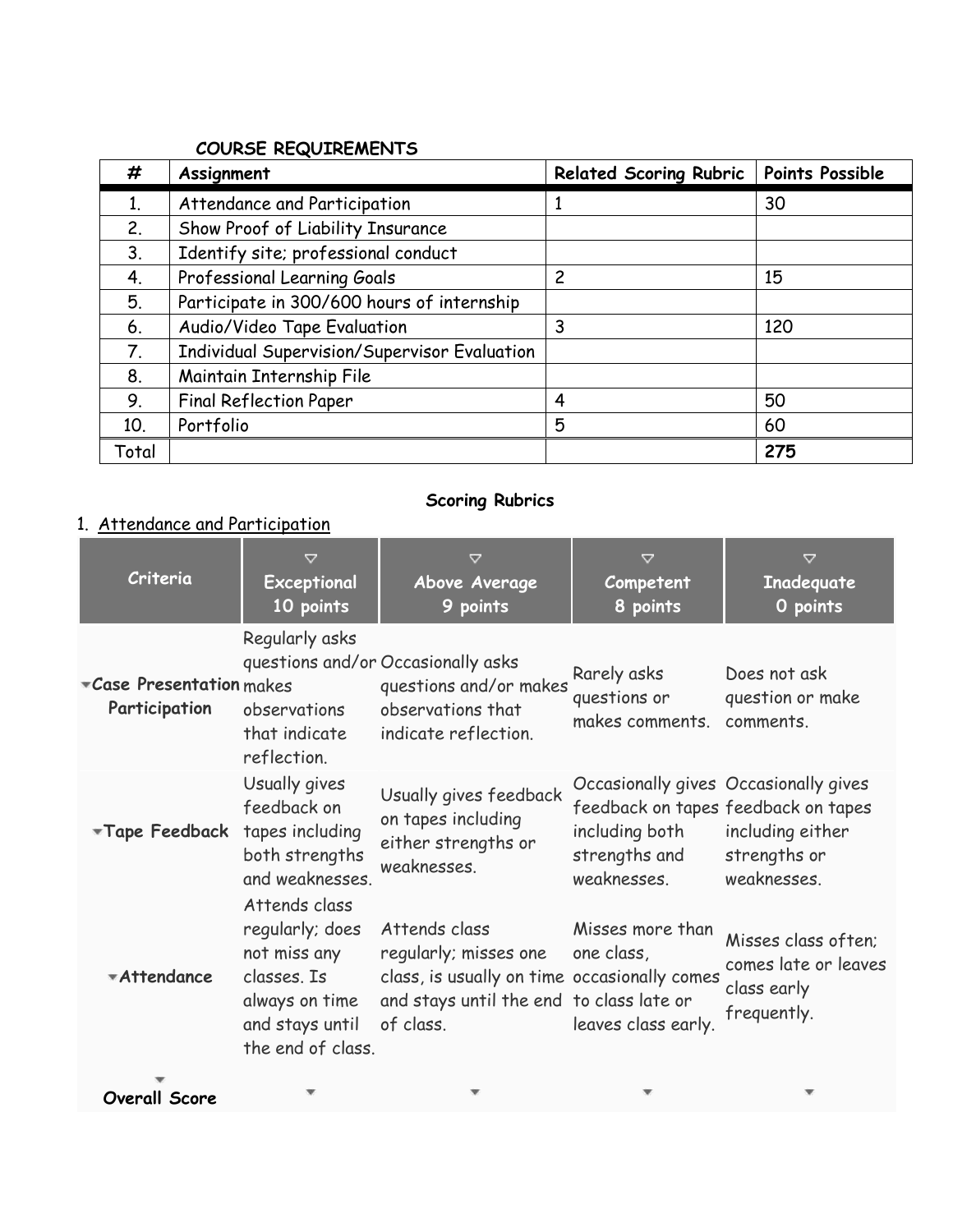| Level 4    | Level 3    | Level 2    | Level 1   |
|------------|------------|------------|-----------|
| 27 or more | 24 or more | 21 or more | 0 or more |

# 2. Professional Learning Goals

| <b>Learning Goals</b>         | ▽<br>Exceptional<br>2 points                                   | $\overline{\nabla}$<br>Competent<br>1 point                              | ᇦ<br>Unacceptable<br>O points                                               |
|-------------------------------|----------------------------------------------------------------|--------------------------------------------------------------------------|-----------------------------------------------------------------------------|
|                               | *Number of Goals At least 5 goals are present.                 | At least 4 goals are<br>present.                                         | Fewer than 3 goals are<br>present.                                          |
| ▼Self-care<br>inclusion       | Self-care is included as a<br>goal.                            | Self-care is included as a A self-care goal is not<br>goal.              | present.                                                                    |
| <b>Weasurability</b>          | All goals are completely<br>measureable.                       | Most goals are<br>completely measureable. fewer than half are            | None of the goals are<br>completely measureable or<br>somewhat measureable. |
| ▽<br><b>Writing Skills</b>    | $\overline{\nabla}$<br>Exceptional<br>2 points                 | $\overline{\nabla}$<br>Competent<br>1 point                              | $\overline{\nabla}$<br>Unacceptable<br>O points                             |
| ▼Spelling and<br>Grammar      | No spelling or grammatical<br>errors.                          | Fewer than 5 spelling and 10 or more spelling and<br>grammar errors.     | grammar errors.                                                             |
| <b>▼Sentence</b><br>Structure | Complete sentences<br>throughout.                              | Most sentences are<br>complete.                                          | No complete sentences.                                                      |
| *Readability                  | Concepts are excellently<br>articulated and easy to<br>follow. | Concepts are well<br>articulated and<br>somewhat easy to follow. follow. | Concepts are not clear and<br>are extremely difficult to                    |
| ▽<br><b>Timeliness</b>        | $\overline{\nabla}$<br>Exceptional<br>3 points                 | U<br>Competent<br>2 points                                               | $\overline{\nabla}$<br>Unacceptable<br>O points                             |
| <b>▼Timeliness</b>            | Turned in on time.                                             | Turned in 2 or fewer<br>days late.                                       | Turned in 4 or more days<br>late.                                           |
| <b>Overall Score</b>          | Exceptional<br>9 or more                                       | Competent<br>6 or more                                                   | Unacceptable<br>O or more                                                   |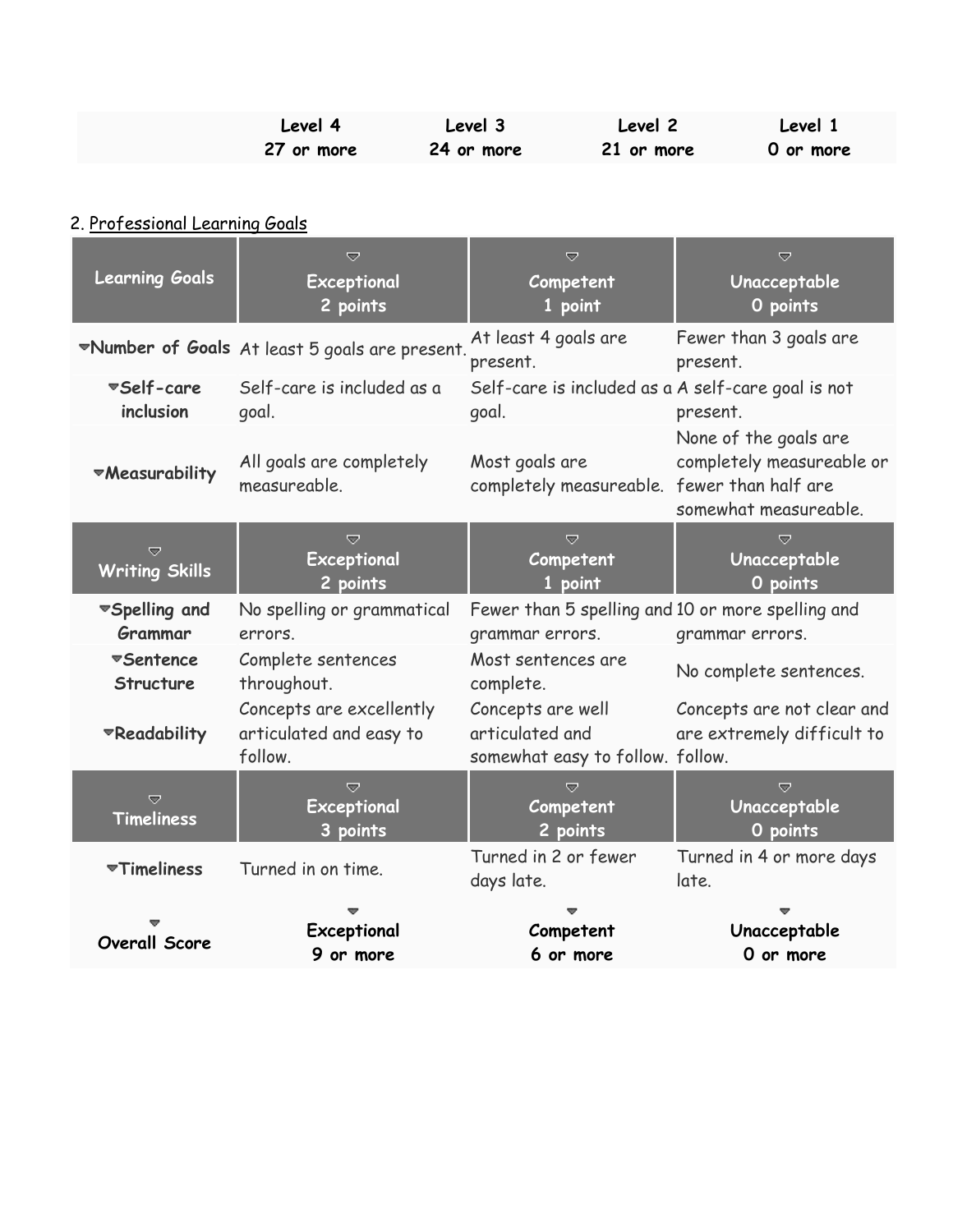# 3. Audio/Video Tape Evaluation

| Criteria                | $\overline{\nabla}$<br>Exceptional<br>15 points                                                                                                                                    | $\overline{\nabla}$<br>Above Average<br>13 points                                                                                                                                      | $\overline{\nabla}$<br>Competent<br>10 points                                                                                                                                                                             | $\overline{\nabla}$<br>Inadequate<br>O points                                                                                                    |
|-------------------------|------------------------------------------------------------------------------------------------------------------------------------------------------------------------------------|----------------------------------------------------------------------------------------------------------------------------------------------------------------------------------------|---------------------------------------------------------------------------------------------------------------------------------------------------------------------------------------------------------------------------|--------------------------------------------------------------------------------------------------------------------------------------------------|
| <b>Thterventions</b>    | Excellent use of<br>counseling skills is<br>evident throughout<br>tape.                                                                                                            | Very good use of<br>counseling skills is<br>evident throughout<br>tape.                                                                                                                | Good use of<br>counseling skills is<br>evident throughout not evident<br>tape.                                                                                                                                            | Good use of<br>counseling skills is<br>throughout tape.                                                                                          |
| ▼Personal Critique      | Three interventions<br>including what can be<br>changed; strengths and<br>areas of improvement<br>are clearly articulated.<br>Complete copy of case<br>presentation is<br>included | Three interventions<br>including what can be<br>changed; strengths and<br>areas of improvement<br>are vaguely<br>articulated. Complete<br>copy of case<br>presentation is<br>included. | Fewer than three<br>interventions that<br>can be changed;<br>strengths and/or<br>areas of<br>improvement are<br>vaguely articulated. not present. Copy<br>Incomplete copy of of case<br>case presentation<br>is included. | Fewer than three<br>interventions that<br>can be changed;<br>strengths and/or<br>areas of<br>improvement are<br>presentation is<br>not included. |
| v<br>Peers' Critique    | $\overline{\mathbf{v}}$<br>Exceptional<br>10 points                                                                                                                                | ≂<br>Above Average<br>9 points                                                                                                                                                         | U<br>Competent<br>8 points                                                                                                                                                                                                | ≂<br>Inadequate<br>O points                                                                                                                      |
| <b>™Peers' Critique</b> | Peers' feedback is<br>overall extremely<br>positive with good skill<br>development evident.                                                                                        | Peers' feedback is<br>generally positive with positive with some<br>good skill development skill development<br>evident.                                                               | Peers' feedback is<br>evident.                                                                                                                                                                                            | Peers' feedback is<br>positive with little<br>skill development<br>evident                                                                       |
| <b>Overall Score</b>    | Exceptional<br>37 or more                                                                                                                                                          | Above Average<br>34 or more                                                                                                                                                            | Competent<br>32 or more                                                                                                                                                                                                   | Inadequate<br>O or more                                                                                                                          |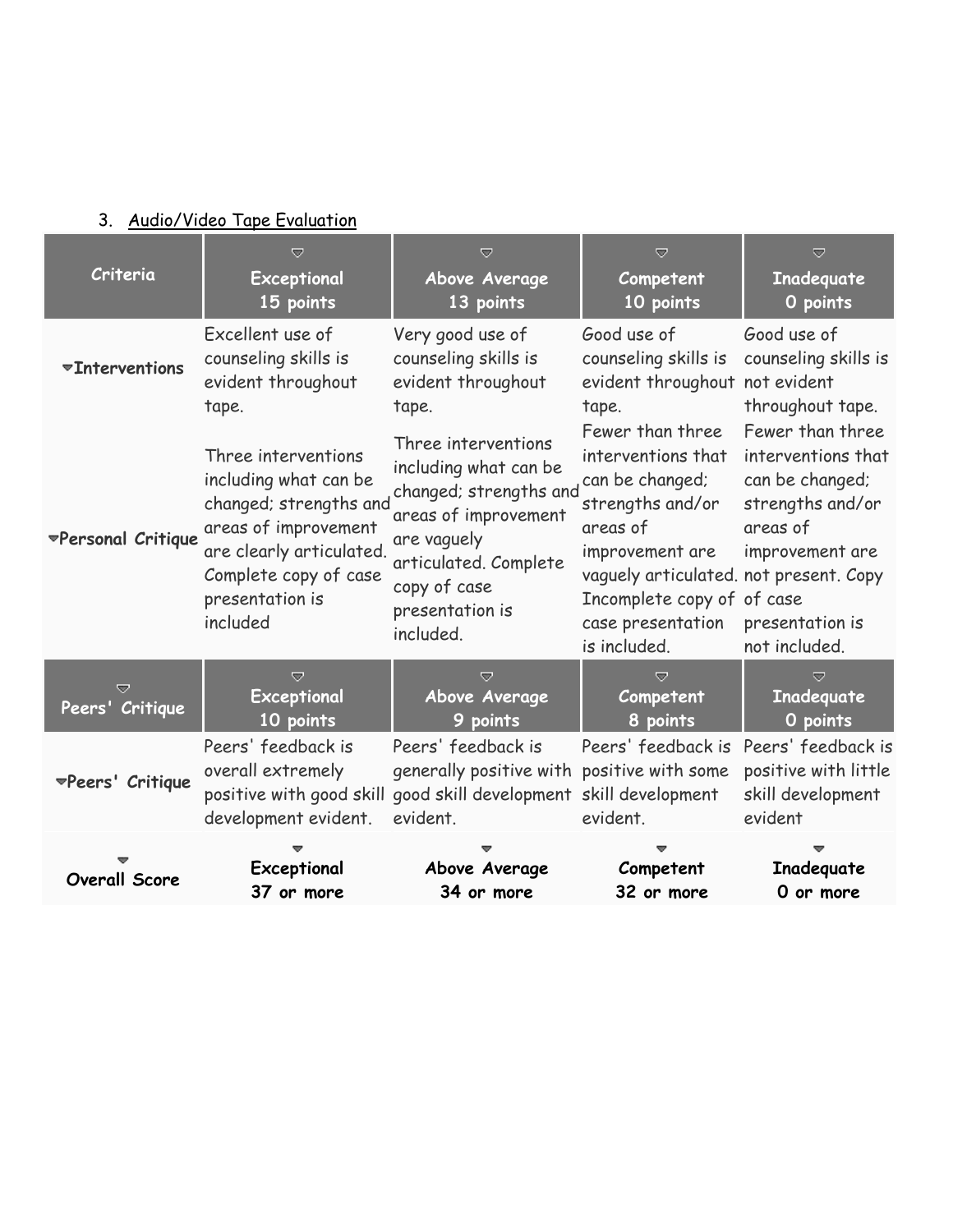# 4. Final Reflection Paper

| Criteria                                  | $\triangledown$<br>Exceptional<br>5 points                                                                   | $\triangledown$<br>Above Average<br>4 points                                                                | $\triangledown$<br>Competent<br>3 points                                                     | $\triangledown$<br>Inadequate<br>O points                                               |
|-------------------------------------------|--------------------------------------------------------------------------------------------------------------|-------------------------------------------------------------------------------------------------------------|----------------------------------------------------------------------------------------------|-----------------------------------------------------------------------------------------|
| *Internship Goals                         | Positives and negatives<br>discussed; changes<br>clearly stated for<br>future.                               | Positives or negatives<br>discussed; changes for discussed. No<br>future vaguely stated. changes stated for | Positives or<br>negatives cursorily<br>future.                                               | No positives or<br>negatives<br>discussed; no<br>changes stated for<br>future.          |
| Tasks Completed challenges clearly        | Successes and<br>stated.                                                                                     | Successes or<br>challenges clearly<br>stated.                                                               | Successes or<br>challenges vaguely<br>stated.                                                | No successes or<br>challenges stated.                                                   |
| <b>*Supervision</b><br><b>Experiences</b> | Evaluation of<br>experiences clearly<br>stated with personal<br>learning included.                           | Evaluation of<br>experiences well<br>stated without<br>personal learning<br>included.                       | Evaluation of<br>experiences<br>vaguely stated or<br>personal learning<br>excluded.          | Evaluation of<br>experiences<br>vaguely stated and<br>no personal learning<br>included. |
| <i><b>*Critical Incidents</b></i>         | Discussed in depth<br>with learning included.                                                                | Discussed in depth;<br>learning vaguely<br>included.                                                        | Cursorily discussed, No discussion of<br>no learning<br>included.                            | experiences, no<br>learning included.                                                   |
| <b>*Final Thoughts</b>                    | Excellent synthesis of Good synthesis of                                                                     | Internship experience. Internship experience.                                                               | Fair synthesis of<br>Internship<br>experience.                                               | No synthesis of<br>Internship<br>experience.                                            |
| *Self-Learning                            | Clear evidence of<br>reflection.                                                                             | Some evidence of<br>reflection of total<br>experience.                                                      | Little evidence of<br>reflection.                                                            | No evidence of<br>reflection.                                                           |
| *Evaluation of<br>Self-Care               | Strengths and<br>weaknesses of goals<br>excellently stated; planstated; good plan for<br>for sustainability. | Strengths and<br>weaknesses well<br>sustainability.                                                         | Strengths and<br>weaknesses of<br>goals vaguely<br>stated, vague plan<br>for sustainability. | No strengths or<br>weaknesses of<br>goals stated, no<br>plan for<br>sustainability.     |
| ▽<br><b>Writing Skills</b>                | ▽<br><b>Excellent</b><br>4 points                                                                            | ▽<br>Above Average<br>3 points                                                                              | ▽<br>Competent<br>2 points                                                                   | ▽<br>Unacceptable<br>O points                                                           |
| <b>Writing Style</b>                      | Thoughts excellently<br>well-articulated.                                                                    | Thoughts well-<br>articulated.                                                                              | Thoughts somewhat Thoughts poorly<br>well-articulated.                                       | articulated.                                                                            |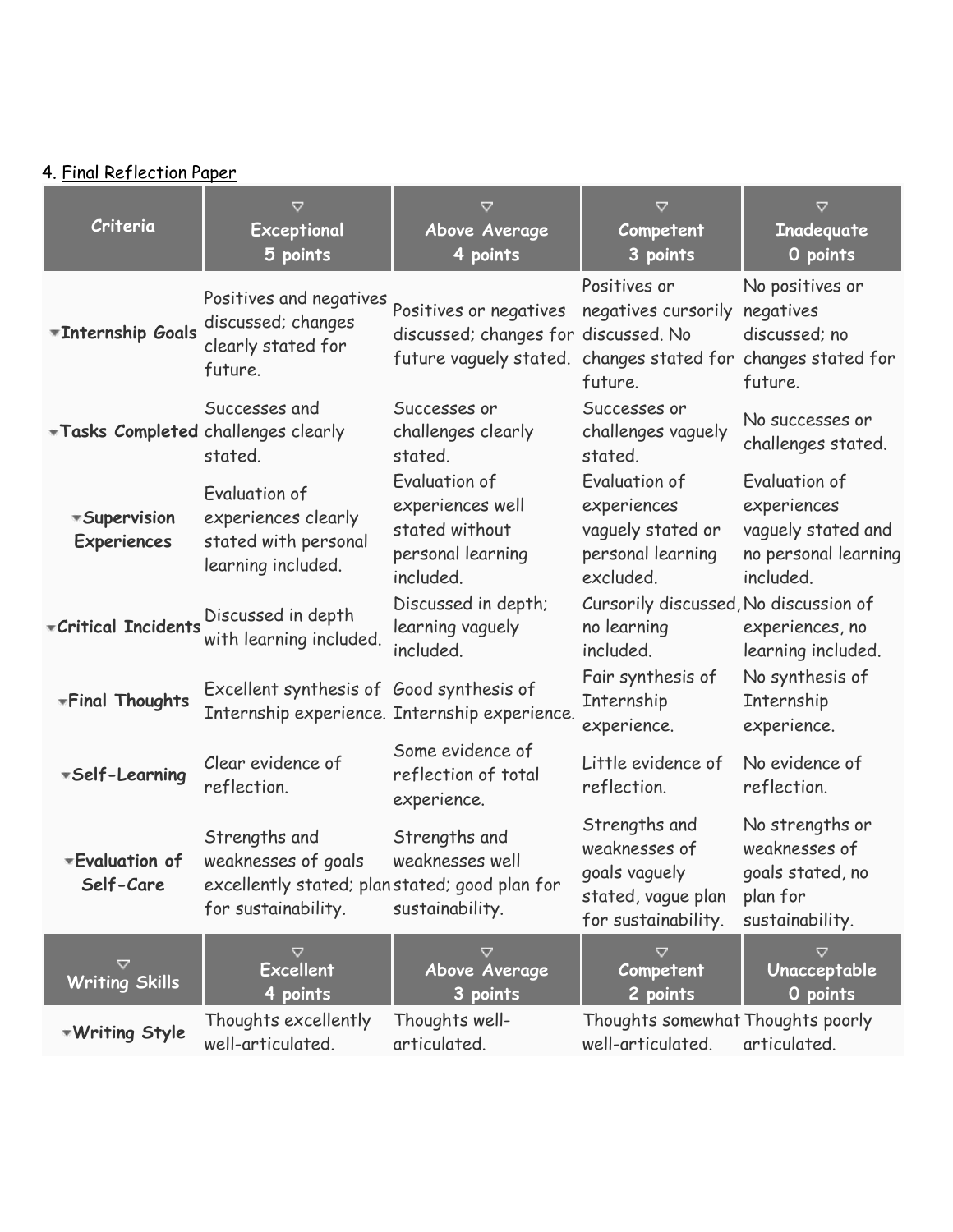| *Grammar and<br><b>Spelling</b>           | No grammatical and/or<br>spelling errors.                                                                                                                                                     | Less than 5<br>grammatical and/or<br>spelling errors.                                                                                                                                                      | Less than 10<br>grammatical and/or grammatical and/or<br>spelling errors.                                                                              | More than 10<br>spelling errors.                                                                                                                                                           |
|-------------------------------------------|-----------------------------------------------------------------------------------------------------------------------------------------------------------------------------------------------|------------------------------------------------------------------------------------------------------------------------------------------------------------------------------------------------------------|--------------------------------------------------------------------------------------------------------------------------------------------------------|--------------------------------------------------------------------------------------------------------------------------------------------------------------------------------------------|
| *Length of Paper                          | Within page<br>limitations.                                                                                                                                                                   | Less than five pages,<br>more than 10 pages.                                                                                                                                                               | Less than four<br>pages, more than 12 pages, more than<br>pages.                                                                                       | Less than three<br>15 pages.                                                                                                                                                               |
| ▽<br><b>Timeliness</b>                    | ▽<br>Exceptional<br>3 points                                                                                                                                                                  | ▽<br>Above Average<br>2 points                                                                                                                                                                             | $\triangledown$<br>Competent<br>1 point                                                                                                                | ▽<br>Unacceptable<br>O points                                                                                                                                                              |
| *Timeliness                               | Turned in on time.                                                                                                                                                                            | Less than two days<br>late.                                                                                                                                                                                | Less than four days More than four<br>late.                                                                                                            | days late.                                                                                                                                                                                 |
| <b>Overall Score</b>                      | Level 4<br>45 or more                                                                                                                                                                         | Level 3<br>35 or more                                                                                                                                                                                      | Level 2<br>25 or more                                                                                                                                  | Level 1<br>0 or more                                                                                                                                                                       |
| 6. Portfolio                              |                                                                                                                                                                                               |                                                                                                                                                                                                            |                                                                                                                                                        |                                                                                                                                                                                            |
| Portfolio                                 | $\triangledown$<br>Exceptional<br>15 points                                                                                                                                                   | $\triangledown$<br>Above Average<br>13 points                                                                                                                                                              | $\triangledown$<br>Competent<br>11 points                                                                                                              | $\triangledown$<br>Unacceptable<br>O points                                                                                                                                                |
| *Appearance                               | Extremely creative and<br>professional looking.                                                                                                                                               | Creative and<br>professional looking                                                                                                                                                                       | Somewhat creative<br>and professional<br>looking.                                                                                                      | Lacks creativity<br>and is not<br>professional<br>looking.                                                                                                                                 |
| <b>CACREP</b><br>Core<br><b>Standards</b> | All 8 CACREP standards<br>are represented                                                                                                                                                     | Nearly all 8 CACREP<br>standards are<br>represented                                                                                                                                                        | Mostly all of the 8<br><b>CACREP</b> standards<br>are represented.                                                                                     | Less than half of<br>the 8 CACREP<br>standards are<br>represented.                                                                                                                         |
| *Thoroughness                             | All sections including<br>Personal Information,<br><b>Education, Professional</b><br>Experiences, Writing<br>Samples, Curriculum<br>Vitae,<br>Picture, Introductory<br>comments are complete. | Nearly all sections<br>including Personal<br>Information,<br><b>Education, Professional Professional</b><br>Experiences, Writing<br>Samples, Curriculum<br>Vitae, Picture,<br>Introductory<br>comments are | Most sections<br>including Personal<br>Information,<br>Education,<br>Experiences,<br>Writing Samples,<br>Curriculum Vitae,<br>Picture,<br>Introductory | Less than half of<br>the sections<br>including Personal<br>Information,<br>Education,<br>Professional<br>Experiences,<br>Writing Samples,<br>Curriculum Vitae,<br>Picture,<br>Introductory |

complete.

comments are complete.

comments are complete.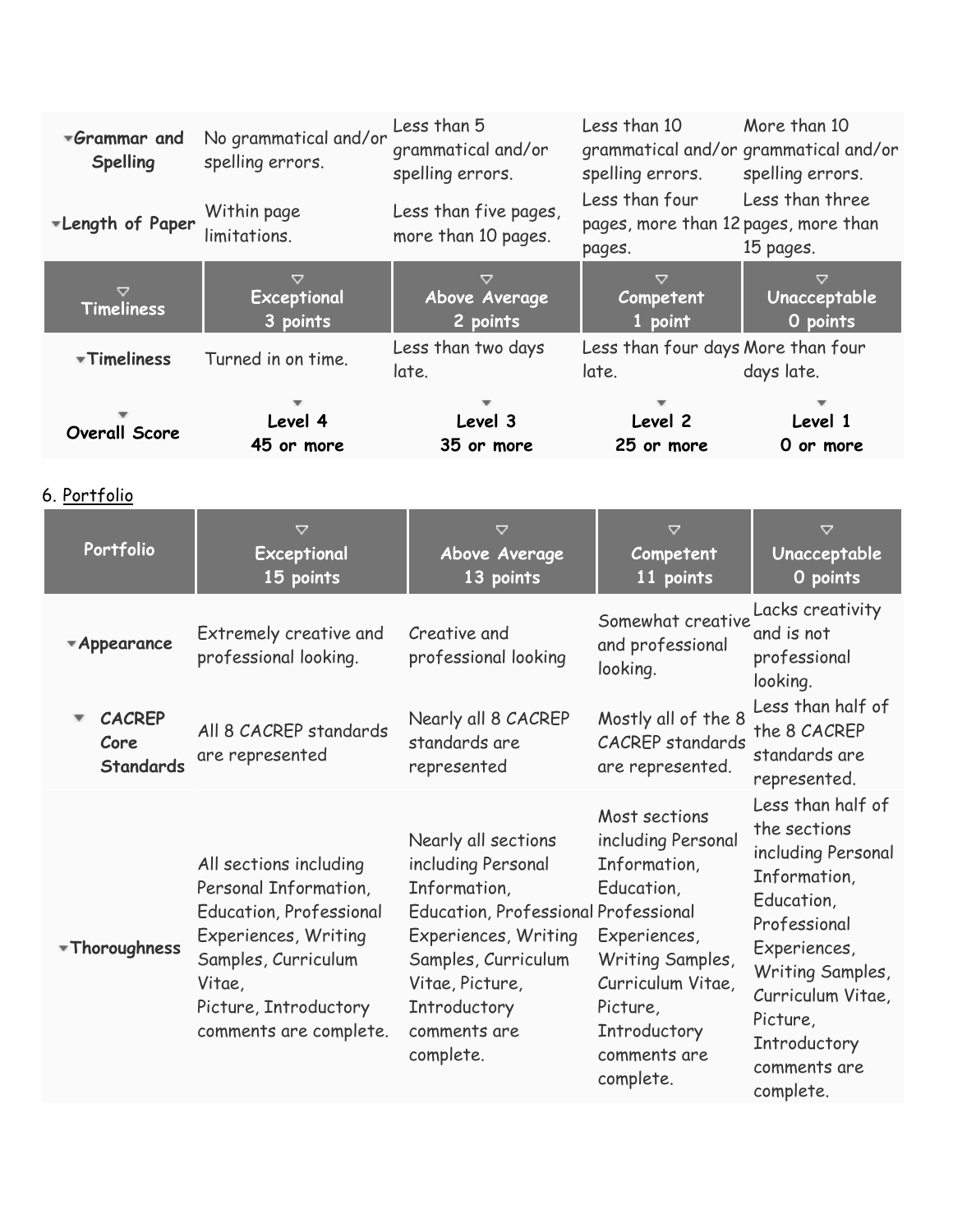| ▽<br><b>Writing Skills</b>           | ▽<br>Exceptional<br>5 points              | Above Average<br>4 points                             | $\triangledown$<br>Competent<br>3 points                  | $\triangledown$<br>Unacceptable<br>O points               |
|--------------------------------------|-------------------------------------------|-------------------------------------------------------|-----------------------------------------------------------|-----------------------------------------------------------|
| <b>*Writing Style</b>                | Thoughts excellent well-<br>articulated   | Thoughts well-<br>articulated.                        | Thoughts<br>somewhat well-<br>articulated.                | Thoughts poorly<br>articulated.                           |
| *Grammar and<br><b>Spelling</b>      | No grammatical and/or<br>spelling errors. | Less than 5<br>grammatical and/or<br>spelling errors. | Less than 10<br>grammatical<br>and/or spelling<br>errors. | More than 10<br>grammatical<br>and/or spelling<br>errors. |
| $\triangledown$<br><b>Timeliness</b> | ▽<br>Exceptional<br>5 points              | ▽<br>Above Average<br>4 points                        | $\triangledown$<br>Competent<br>3 points                  | $\triangledown$<br>Unacceptable<br>O points               |
| *Timeliness                          | Turned in on time.                        | Less than two days<br>late.                           | Less than four<br>days late.                              | More than four<br>days late.                              |

Grade Scale A=275-259 (94-100%) B=258-239 (93-87%) C=238-217 (86-79%) D=216-195 (78-71%) F=below 195 (<71%)

#### **Due Dates:**

Proof of Liability Insurance to instructor by January 21 (I am assuming I already have it, except if you were not in Practicum last semester. Check to see if yours is current.)

Internship Student Information Form to instructor by January 21

Practicum –Internship Agreement signed by site supervisor to instructor by January 21

Internship Learning Goals on D2L by January 28

Onsite supervisor contact with student, supervisor and instructor by January 28 Portfolios by April 29

Final report signed by site supervisor is due to instructor by May 8

Final evaluation by site supervisor is due to instructor by May 8

Final site supervisor contact with student, supervisor and instructor by May 8

File Data Verification Form is due to instructor by May 8

Reflective Summary Paper is due on D2L by May 8

Evaluation by Instructor is due by May 8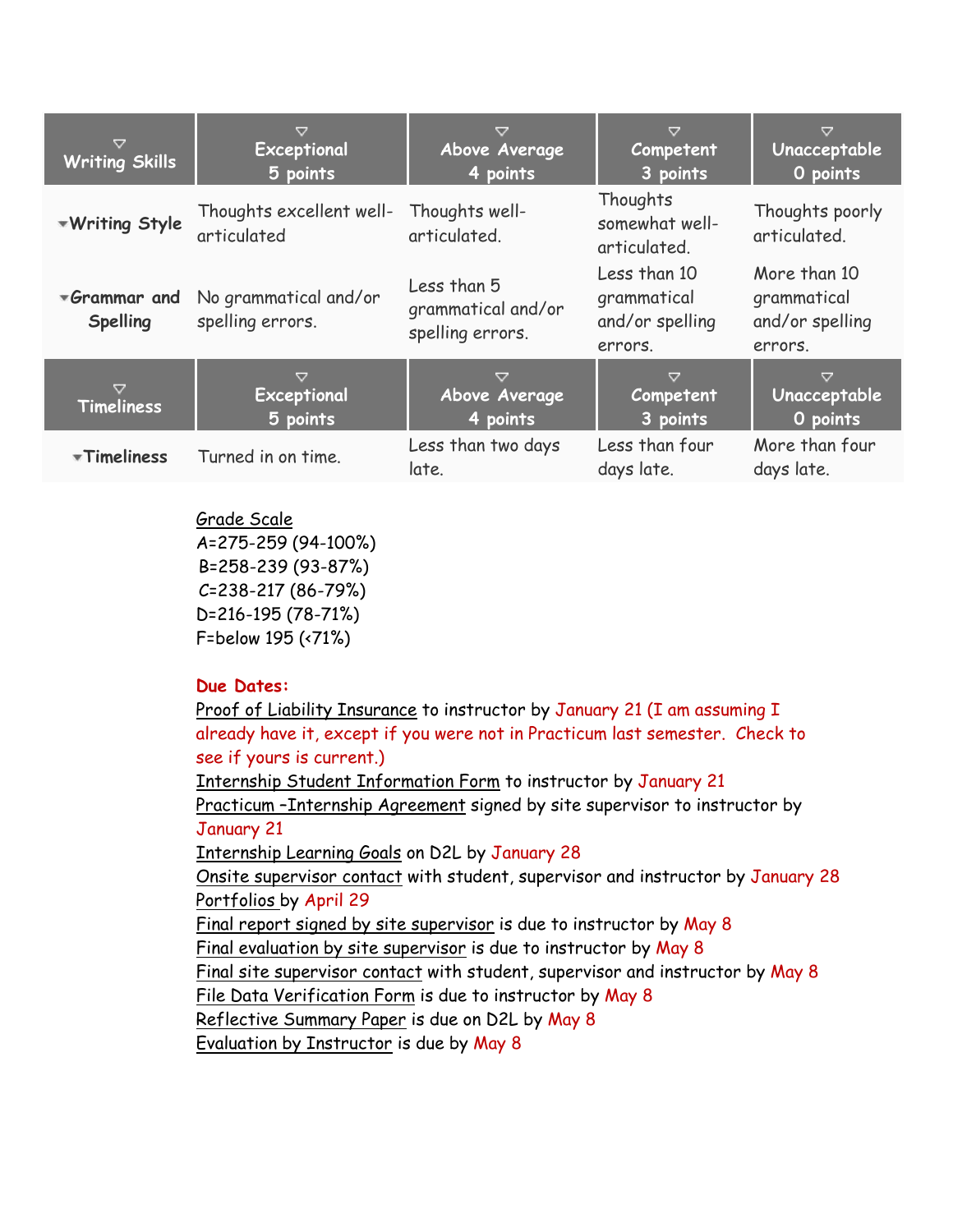#### **Grading:**

Letter grade only. A final course grade will be determined by the student's overall performance throughout the internship experience.

If for any reason a student does not meet the criterion set forth in this syllabus/internship course, he/she may receive a "C" or not ready grade for graduation. In this case and depending on the recommendation of the course instructor, the student may need to extend his/her internship, drop to a professional development degree, or withdraw from the CE program. The current retention policy is outlined in the student handbook.

Students will be evaluated with regard to the quality and professionalism expected of counseling professionals. Prompt attendance, reflective preparation, peer collaboration, and synthetic thinking are aspects of professional leadership and expected of students throughout the course.

#### **University Expectations and Resources:**

Academic Integrity: The collegiate policy on plagiarism and cheating is outlined in the Student Handbook. It is your responsibility to be aware of this policy. You can also find it online at[: http://www.winona.edu/sld/academicintegrity.asp.](http://www.winona.edu/sld/academicintegrity.asp)

Accommodations: According to Section 504 of the Rehabilitation Act of 1973, students with disabilities have the right to receive necessary reasonable accommodations and support services to allow equal access at Winona State University. If you have a disability that requires accommodations, you are eligible for support through access services, found

at [http://www.winona.edu/accessservices/gettingstarted.asp.](http://www.winona.edu/accessservices/gettingstarted.asp)

Commitment To Inclusive Excellence: WSU recognizes that our individual differences can deepen our understanding of one another and the world around us, rather than divide us. In this class, people of all ethnicities, genders and gender identities, religions, ages, sexual orientations, disabilities, socioeconomic backgrounds, regions, and nationalities are strongly encouraged to share their rich array of perspectives and experiences. If you feel your differences may in some way isolate you from WSU's community or if you have a need of any specific accommodations, please speak with the instructor early in the semester about your concerns and what we can do together to help you become an active and engaged member of our class and community. Campus resources for students: [http://www.winona.edu/diversity/estatement.asp.](http://www.winona.edu/diversity/estatement.asp)

#### **Graduate Student Resources:**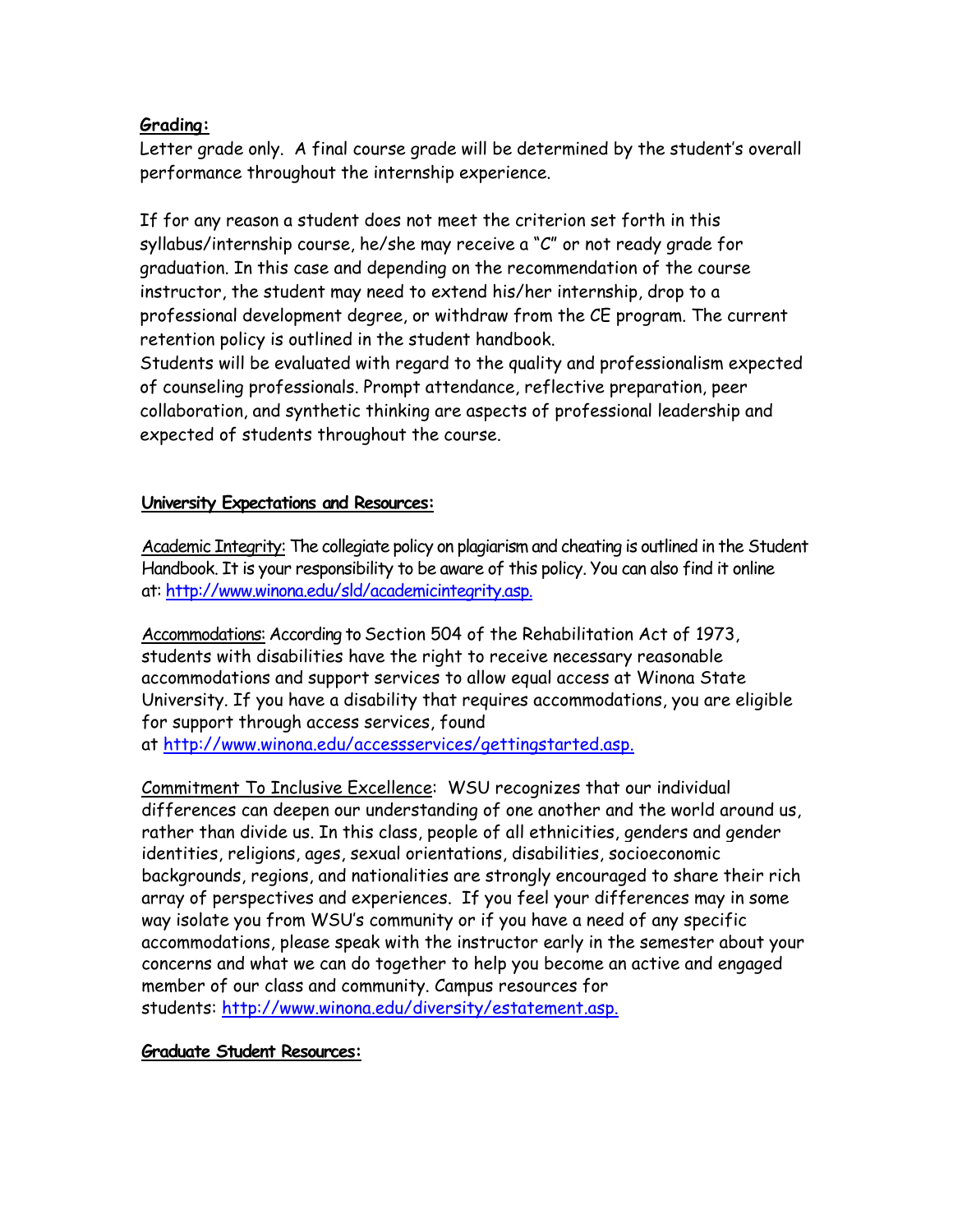General Information: Academic calendar, forms and other procedures for graduate students can be found at<http://www.winona.edu/gradstudies/currentstudents.asp>

WSU-Rochester Student & Campus Services, UCR Room SS128, 285-7100, [\(www.winona.edu/rochester/\)](http://www.winona.edu/rochester/) :

- RCTC Counseling Center, UCR Room SS133; 285-7260 [\(www.rctc.edu/counseling\\_career\\_center/](http://www.rctc.edu/counseling_career_center/) )
- UCR Learning Center, UCR Room AT306; 285-7182

Counseling Services : Graduate school can be very stressful. Counselors are available in Winona and through partnership with RCTC on the UCR campus to help you with a wide range of difficulties. WSU counselors in Winona are located in the Integrated Wellness Complex 222 and they can be reached at 457-5330. The RCTC Counseling Center is located in SS 133 and can be reached at 285-7260.

Other Support Services: WSU-Rochester Student & Campus Services Office and the WSU Inclusion and Diversity Office are dedicated to helping students of all races, ethnicities, economic backgrounds, nationalities, and sexual orientations. They offer tutoring and a wide range of other resources. The WSU-R Student & Campus Services Office is located in Room SS128 on the UCR campus and can be reached at 285-7100. The WSU Inclusion and Diversity Office is in Kryzsko Commons Room 122, and they can be reached at 457-5595. Information about the *KEAP Center*, dedicated to supporting diversity on campus, can be found here: http://www.winona.edu/diversity/22.asp.

- *UCR Learning Center - Rochester* For help with writing and the development of papers on the WSU-Rochester campus, contact personnel in AT306 or call 285-7182.
- *Writing Center - Winona:* The Writing Center offers free, individualized instruction in all forms and disciplines during any stage of writing, reading, or research. Call 507.457.5505 for an appointment. Walk-ins also welcome.

Student Grievances: Students are encouraged to speak directly with instructors when concerns arise. When issues cannot be resolved between the student and the instructor, students have the right to due process. Such complaint procedures are available online at:<http://www.winona.edu/sld/studentgrievance.asp>

# **Tentative Course Outline**

**Session** 

- 1 (1/14) Introduction, Syllabus
- (1/21) Internship Student Information form due